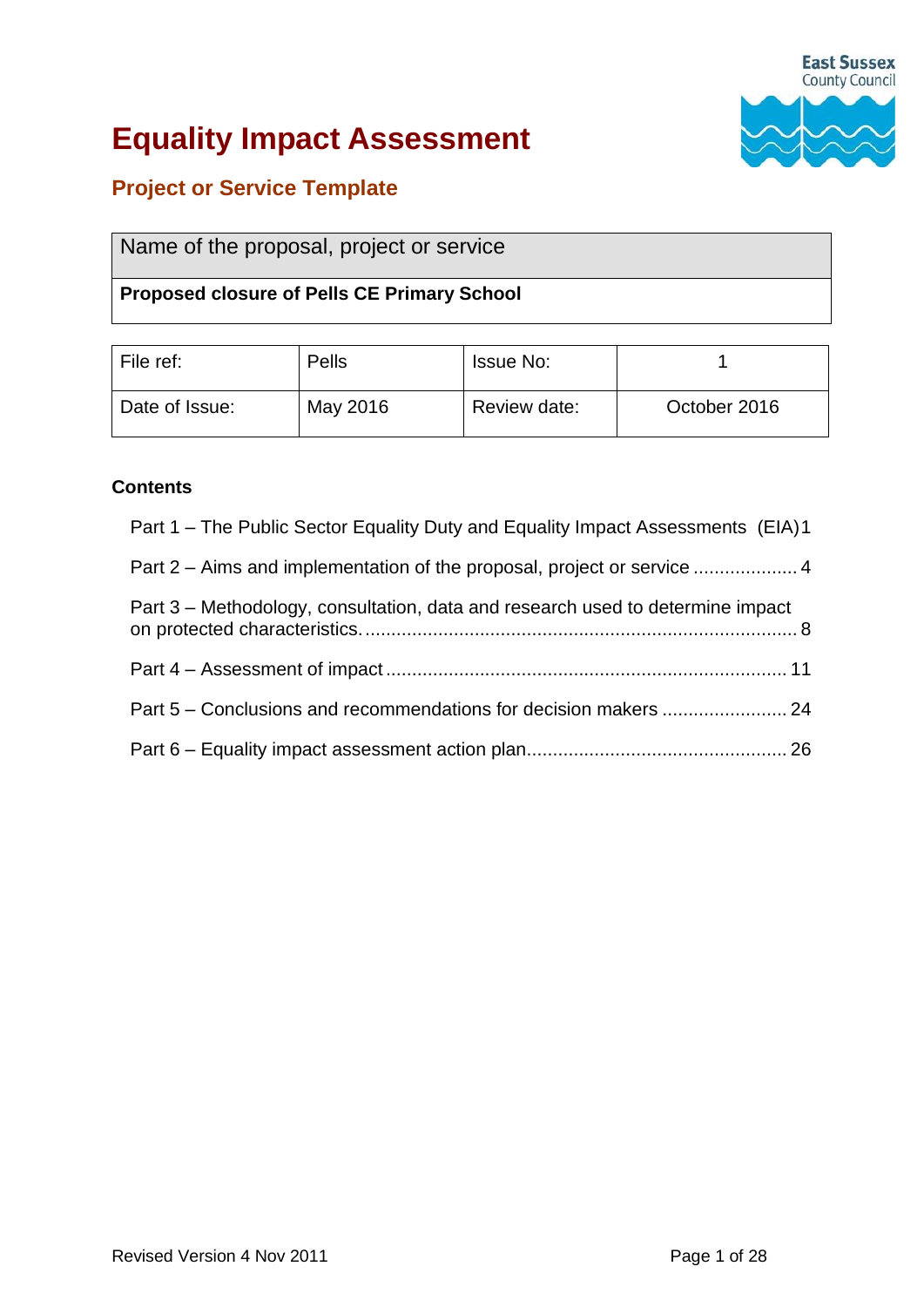# <span id="page-1-0"></span>**Part 1 – The Public Sector Equality Duty and Equality Impact Assessments (EIA)**

**1.1** The Council must have due regard to its Public Sector Equality Duty when making all decisions at member and officer level. An EIA is the best method by which the Council can determine the impact of a proposal on equalities, particularly for major decisions. However, the level of analysis should be proportionate to the relevance of the duty to the service or decision.

#### **1.2 This is one of two forms that the County Council uses for Equality Impact Assessments, both of which are available on the intranet. This form is designed for any proposal, project or service. The other form looks at services or projects.**

# **1.3 The Public Sector Equality Duty (PSED)**

The public sector duty is set out at Section 149 of the Equality Act 2010. It requires the Council, when exercising its functions, to have "due regard" to the need to

- Eliminate discrimination, harassment, victimisation and any other conduct that is prohibited under the Act.
- Advance equality of opportunity between persons who share a relevant protected characteristic and persons who do not share it;
- Foster good relations between persons who share a relevant protected characteristic and persons who do not share it. (see below for "protected characteristics"

These are sometimes called equality aims.

# **1.4 A "protected characteristic**" **is defined in the Act as:**

- age;
- disability;
- gender reassignment;
- pregnancy and maternity;
- race (including ethnic or national origins, colour or nationality)
- religion or belief;
- sex:
- sexual orientation.

Marriage and civil partnership are also a protected characteristic for the purposes of the duty to eliminate discrimination.

The previous public sector equalities duties only covered race, disability and gender.

#### **1.5 East Sussex County Council also considers the following additional groups/factors when carry out analysis:**

- Carers A carer spends a significant proportion of their life providing unpaid support to family or potentially friends. This could be caring for a relative, partner or friend who is ill, frail, disabled or has mental health or substance misuse problems. [Carers at the Heart of 21stCentury Families and Communities, 2008]
- Literacy/Numeracy Skills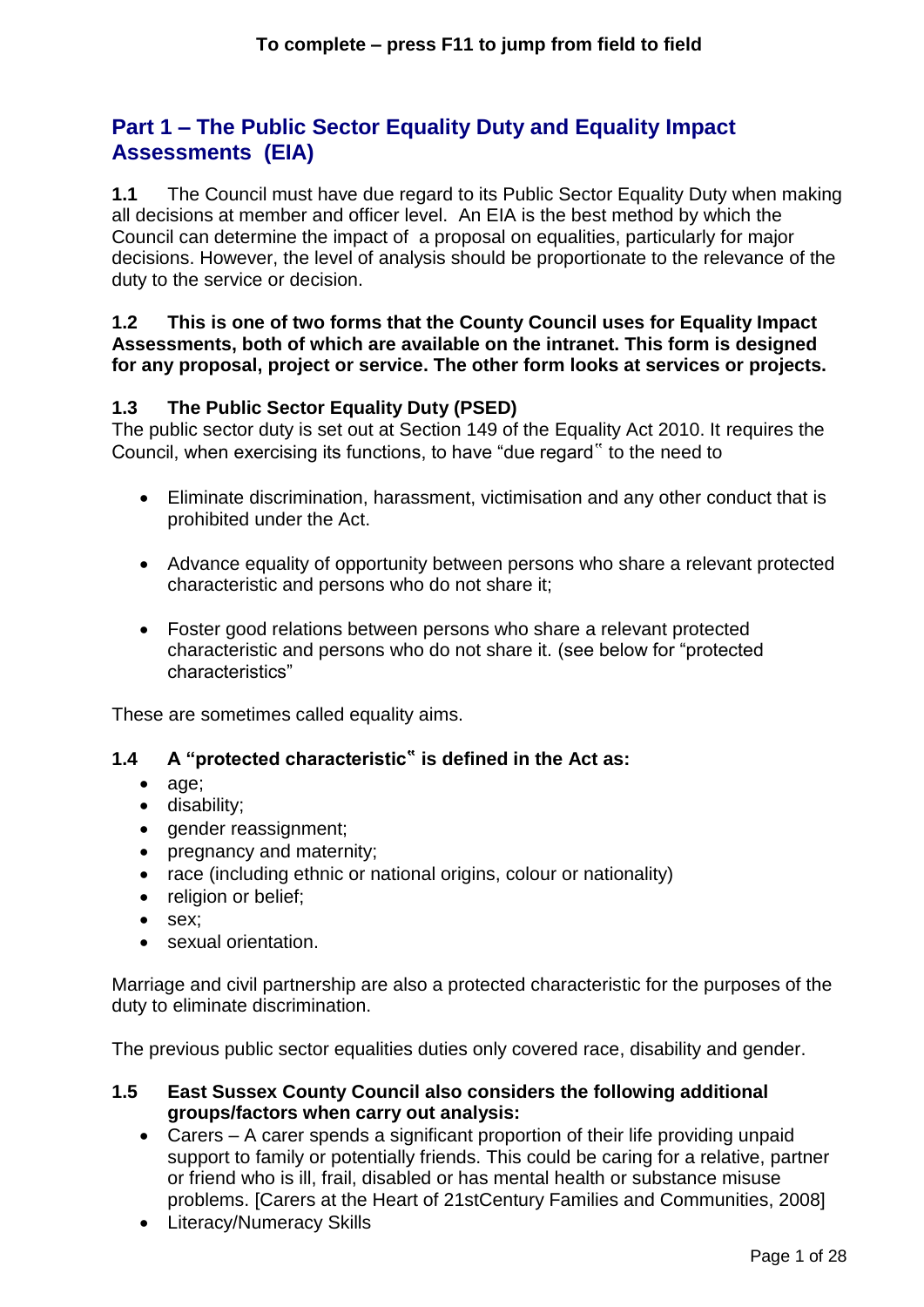- Part time workers
- Rurality

# **1.6 Advancing equality (the second of the equality aims) involves:**

- Removing or minimising disadvantages suffered by people due to their protected characteristic
- Taking steps to meet the needs of people from protected groups where these are different from the needs of other people including steps to take account of disabled people's disabilities
- Encouraging people from protected groups to participate in public life or in other activities where their participation in disproportionately low
- NB Please note that, for disabled persons, the Council must have regard to the possible need for steps that amount to positive discrimination, to "level the playing field" with non-disabled persons, e.g. in accessing services through dedicated car parking spaces.

# **1.6 Guidance on Compliance with The Public Sector Equality Duty (PSED) for officers and decision makers:**

1.6.1 To comply with the duty, the Council must have "due regard" to the three equality aims set out above. This means the PSED must be considered as a factor to consider alongside other relevant factors such as budgetary, economic and practical factors.

1.6.2 What regard is "due" in any given case will depend on the circumstances. A proposal which, if implemented, would have particularly negative or widespread effects on (say) women, or the elderly, or people of a particular ethnic group would require officers and members to give considerable regard to the equalities aims. A proposal which had limited differential or discriminatory effect will probably require less regard.

# 1.6.3 *Some key points to note :*

- The duty is regarded by the Courts as being very important.
- Officers and members must be aware of the duty and give it conscious consideration: e.g. by considering open-mindedly the EIA and its findings when making a decision. When members are taking a decision,this duty can't be delegated by the members, e.g. to an officer.
- EIAs must be evidence based.
- There must be an assessment of the practical impact of decisions on equalities, measures to avoid or mitigate negative impact and their effectiveness.
- There must be compliance with the duty when proposals are being formulated by officers and by members in taking decisions: the Council can't rely on an EIA produced after the decision is made.
- The duty is ongoing: EIA's should be developed over time and there should be evidence of monitoring impact after the decision.
- The duty is not, however, to achieve the three equality aims but to consider them – the duty does not stop tough decisions sometimes being made.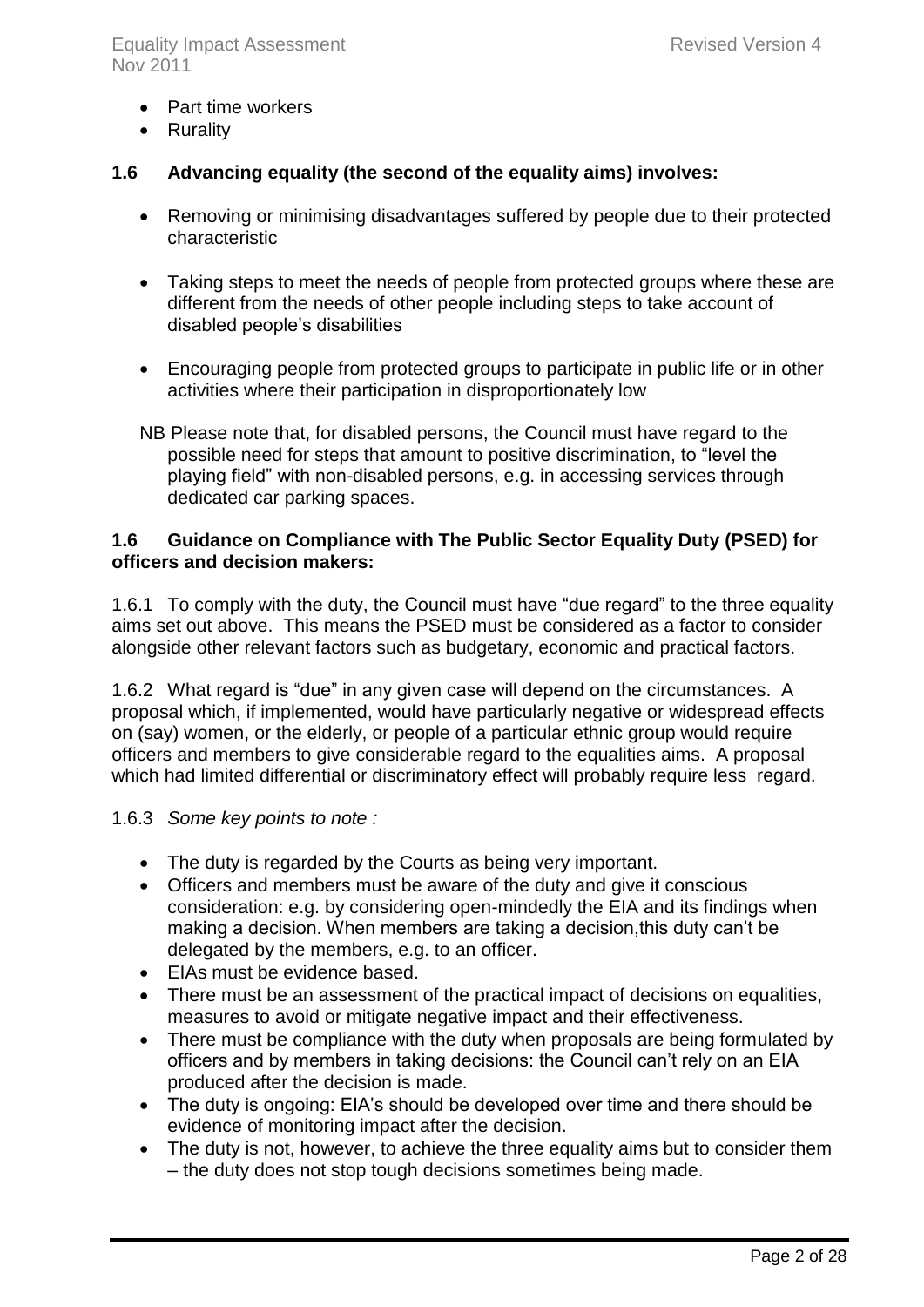• The decision maker may take into account other countervailing (i.e. opposing) factors that may objectively justify taking a decision which has negative impact on equalities (for instance, cost factors)

1.6.4 In addition to the Act, the Council is required to comply with any statutory Code of Practice issued by the Equality and Human Rights Commission. New Codes of Practice under the new Act have yet to be published. However, Codes of Practice issued under the previous legislation remain relevant and the Equality and Human Rights Commission has also published guidance on the new public sector equality duty.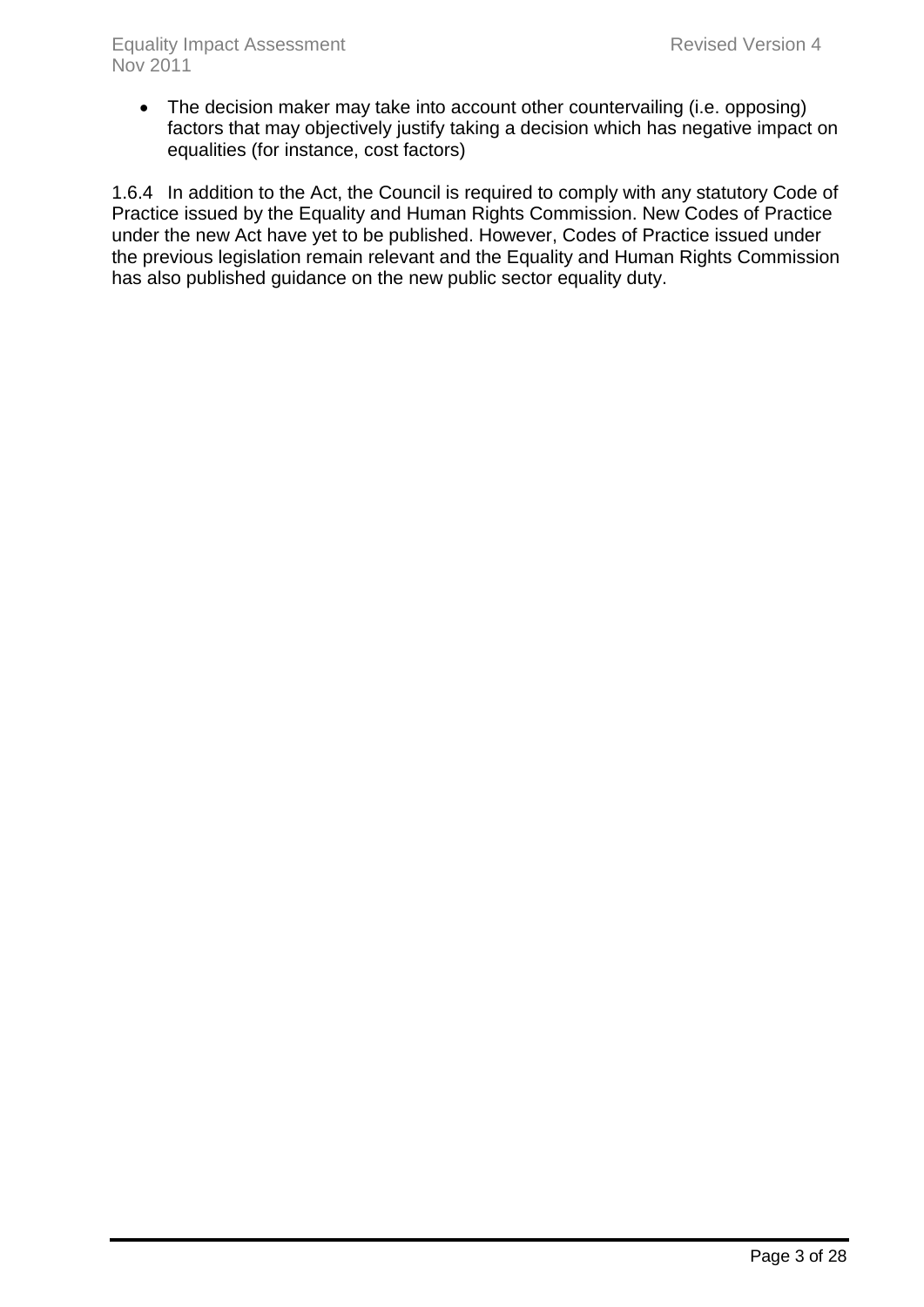# <span id="page-4-0"></span>**Part 2 – Aims and implementation of the proposal, project or service**

### **2.1 What is being assessed?**

#### **a) Proposal or name of the project or service.**

Proposed closure of Pells CE Primary School with effect from 31 August 2017

#### **b) What is the main purpose or aims of proposal, project or service?**

The Proposal is to close Pells CE Primary School.

It is the local authority's duty to ensure that there are sufficient places across the county to accommodate all pupils of statutory school age. The local authority must also consider its duty to promote high education standards, ensure fair access to educational opportunity and promote the fulfilment of every child's educational potential with the aim of enabling children to take up a school place within their local community.

In October 2014 the Lead Member agreed that a review of primary schools should be undertaken in the Lewes area. The area review raised significant concerns about the long term sustainability of Pells CE Primary School in terms of the risks to its financial stability, securing good outcomes for pupils and its ability to attract pupils from within its community area. The school received a second 'requires improvement' Ofsted grade in February 2015 and it is highly likely that the school will not be judged good or better at the next inspection. As the school has been judged 'Requires Improvement' twice in a row, Ofsted is likely to consider placing the school in a category of concern as a third 'Requires Improvement' outcome would indicate that the pace of improvement has not been swift enough to address pupil underachievement.

For these reasons and having considered alternative options including federation, amalgamation and academisation, the Lead Member for Education and Inclusion, Special Educational Needs and Disability on 21 March 2016 gave approval for the local authority to consult on the proposed closure of Pells CE Primary School.

If approved the proposal will result in the closure of Pells CE Primary School and arrangements would be made for parents/carers to apply for a place at an alternative school in the local area.

# **d) Manager(s) and section or service responsible for completing the assessment**

Gary Langford, Place Planning Manager, Standards and Learning Effectiveness **Service** 

The Equality Impact Assessment was contributed to by the relevant local authority officers.

### **2.2 Who is affected by the proposal, project or service? Who is it intended to benefit and how?**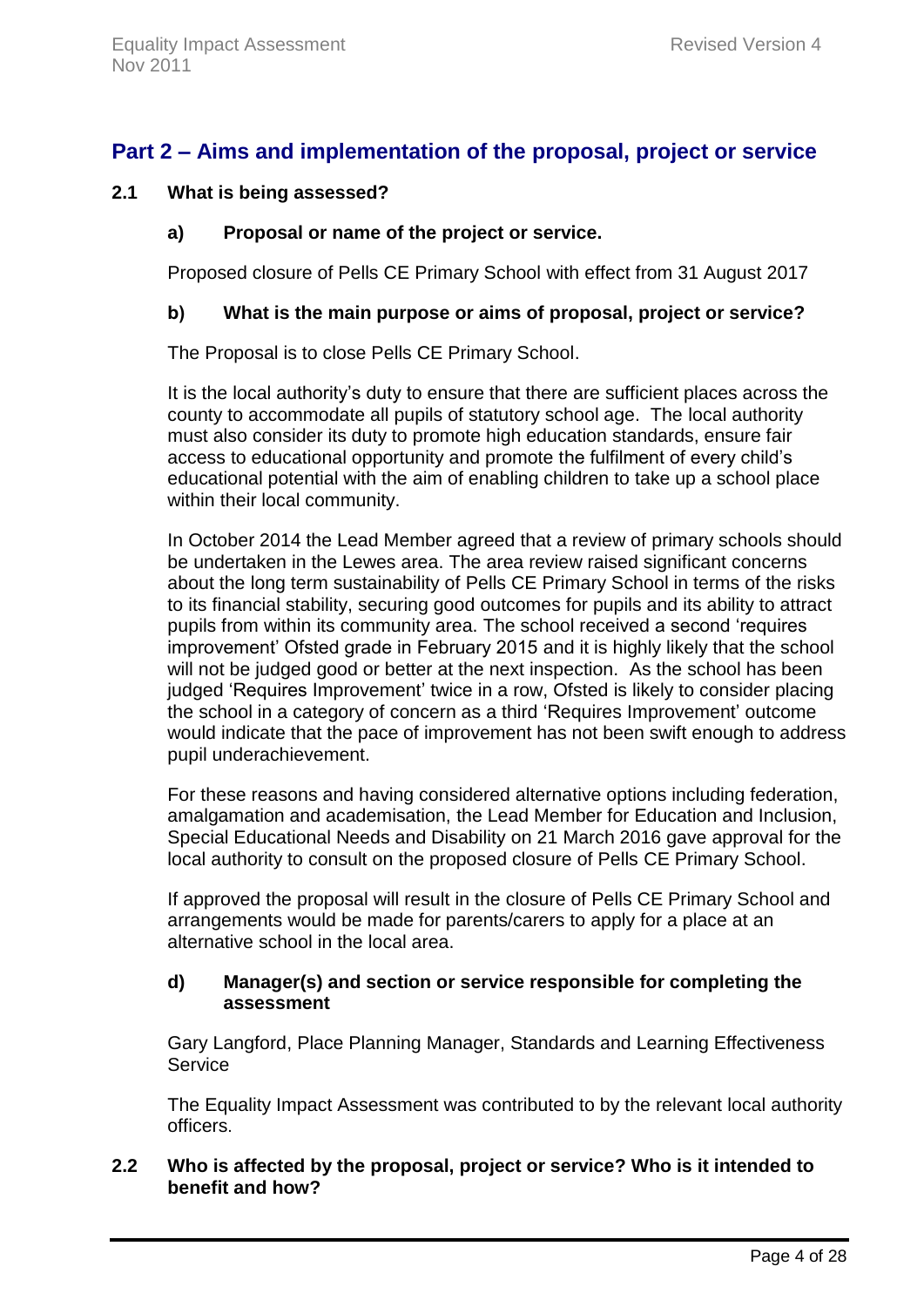Children and their families, staff and the local community.

The local authority has a moral and legal duty to ensure pupils receive a good standard of education. It is a matter of significant concern that the provision for the pupils at Pells CE Primary School does not enable them to make expected levels of progress by the time they leave Year 6. The attainment of pupils in Year 6 has been below the national average for the past three years. Children who start at a similar level in other schools make better progress. The local authority has a responsibility to ensure that we have the same level of ambition for children at Pells CE Primary School.

The local authority's pupil forecasts for Lewes indicate that the number of places available in the town if Pells CE Primary School were to close will be sufficient to meet future demand for places. The latest set of pupil forecasts for Lewes, which take account of the proposed large developments at North Street and Old Malling Farm indicate that primary reception year intakes will fall in the period to 2018/19 before rising again in the period to 2025/26. However even at its peak intake numbers are expected to be below 200. Beyond 2025/26 the local authority's demographic based forecasts indicate that reception year intakes will begin to fall away again.

All pupils attending the school would be offered an alternative place at another school. Generally the local authority anticipates that there will be sufficient places available in other schools in Lewes for children from Pells CE Primary School were it to close, although a short term shortfall of places is expected in Years 3 and 4. This would be addressed through working with the other schools in the town. The Lewes Co-operative Trust has already indicated a willingness for schools to exceed their Pupil Admission Number (PAN) if necessary to ensure every child has a place.

Asking schools to exceed PAN is a strategy adopted in other parts of the county where there is pressure on places but the level of demand does not justify the creation of bulge classes. Forecasts indicate that this strategy would only need to be in place for a short period until the larger cohorts in Years 3 and 4 leave the primary phase. It should be noted that there is no class size legislation in Key Stage 2 which limits class sizes to 30.

Should the current proposals be implemented, the local authority would work with the current members of staff, including teaching and support staff in line with the Council's 'Managing Change Policy'.

#### **2.3 How is, or will, the proposal, project or service be put into practice and who is, or will be, responsible for it?**

The East Sussex County Council Cabinet is responsible for making the final decision on the proposal. If approved, the school would close by 31 August 2017.

The local authority will be responsible for overseeing the process of the closure of the school. The local authority will work closely with the school in implementing the closure, including supporting pupils in 2016/17 and their transition to a new school. The local authority admission's team will work closely with other schools in the town to ensure that every pupil is offered a school place.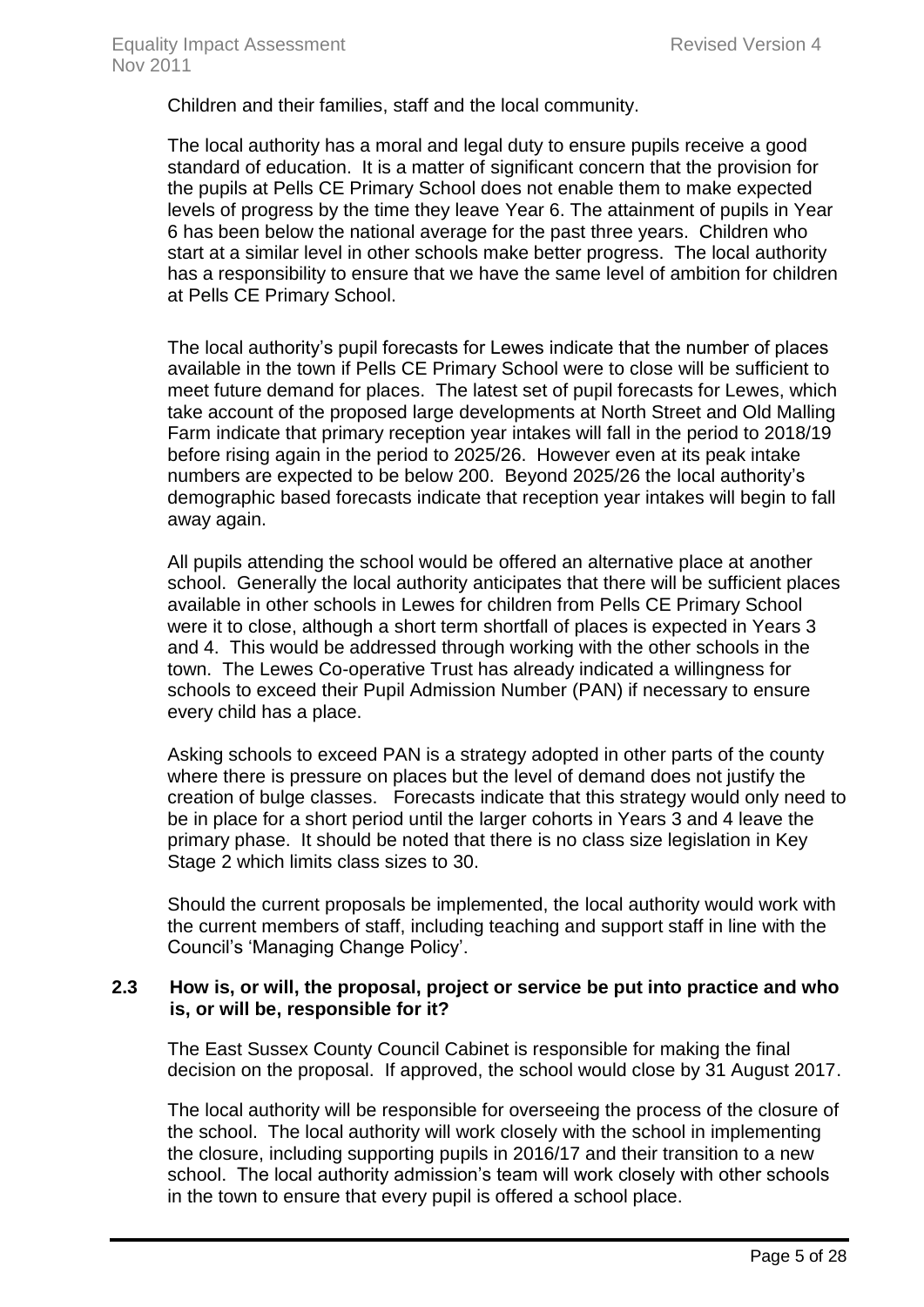# **2.4 Are there any partners involved? E.g. NHS Trust, voluntary/community organisations, the private sector? If yes, how are partners involved?**

Pells CE Primary School is a Voluntary Controlled school. The Diocese of Chichester shares our concerns about the long term sustainability of Pells CE Primary School in terms of the risks to its financial stability, securing good outcomes for pupils, its ability to attract pupils from within its community area and that it is highly likely the school will not be judged good or better at the next Ofsted inspection. The Diocese agreed that the local authority should consult with key stakeholders about the proposed closure of the school.

### **2.5 Is this proposal, project or service affected by legislation, legislative change, service review or strategic planning activity?**

Proposals for closure have to follow a prescribed process established by the Education and Inspections Act 2006 (EIA 2006) as up dated by the Education Act 2011 and the School Organisation (Establishment and Discontinuance of Schools) (England) Regulations 2013.

Background documents:

Report to the Lead Member for Education and Inclusion, Special Educational Needs and Disability on 21 March 2016: <http://esmoderngov01v/ieListDocuments.aspx?CId=456&MId=2867&Ver=4>

#### **2.6 How do people access or how are people referred to your proposal, project or service? Please explain fully.**

If the school were to close arrangements would be made for parents/carers to apply for a place at an alternative school in the local area. Parents/carers would be asked to complete an admissions application form and to name up to three schools they would like their child/ren to attend. Parents/carers would be offered a school place for their child/ren, either at one of their preferred schools named on the application form, or if this is not possible, at the nearest school to the child's home where a place is available. It should be noted that parents have a right to express a preference for a school, not to choose which school their child/ren attend.

The Council will try to meet parents/carers' preferences wherever possible but cannot guarantee to do so. The allocation of places will be made in line with the admissions policy as set out in the school admissions booklet which is available on the East Sussex website:

<https://new.eastsussex.gov.uk/educationandlearning/schools/admissions/>

# **2.7 If there is a referral method how are people assessed to use the proposal, project or service? Please explain fully.**

N/A

# **2.8 How, when and where is your proposal, project or service provided? Please explain fully.**

As referred to in 2.5 above, the local authority must follow a prescribed process in proposing closure of a school. It cannot shorten the process. The proposed date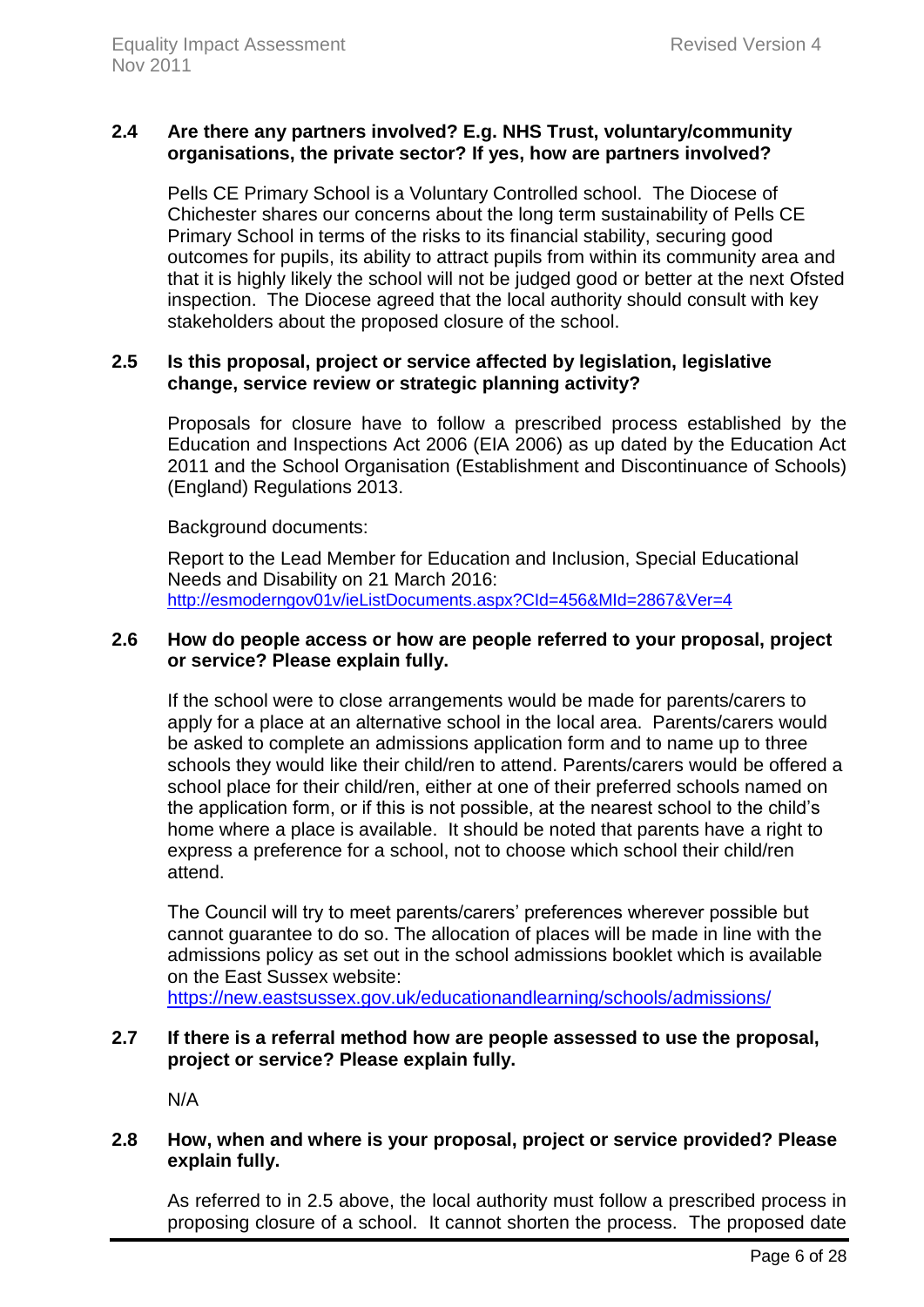for closure of Pells CE Primary School is 31 August 2017. The local authority has a legal obligation to educate any child that wishes to remain at the school until the date of closure.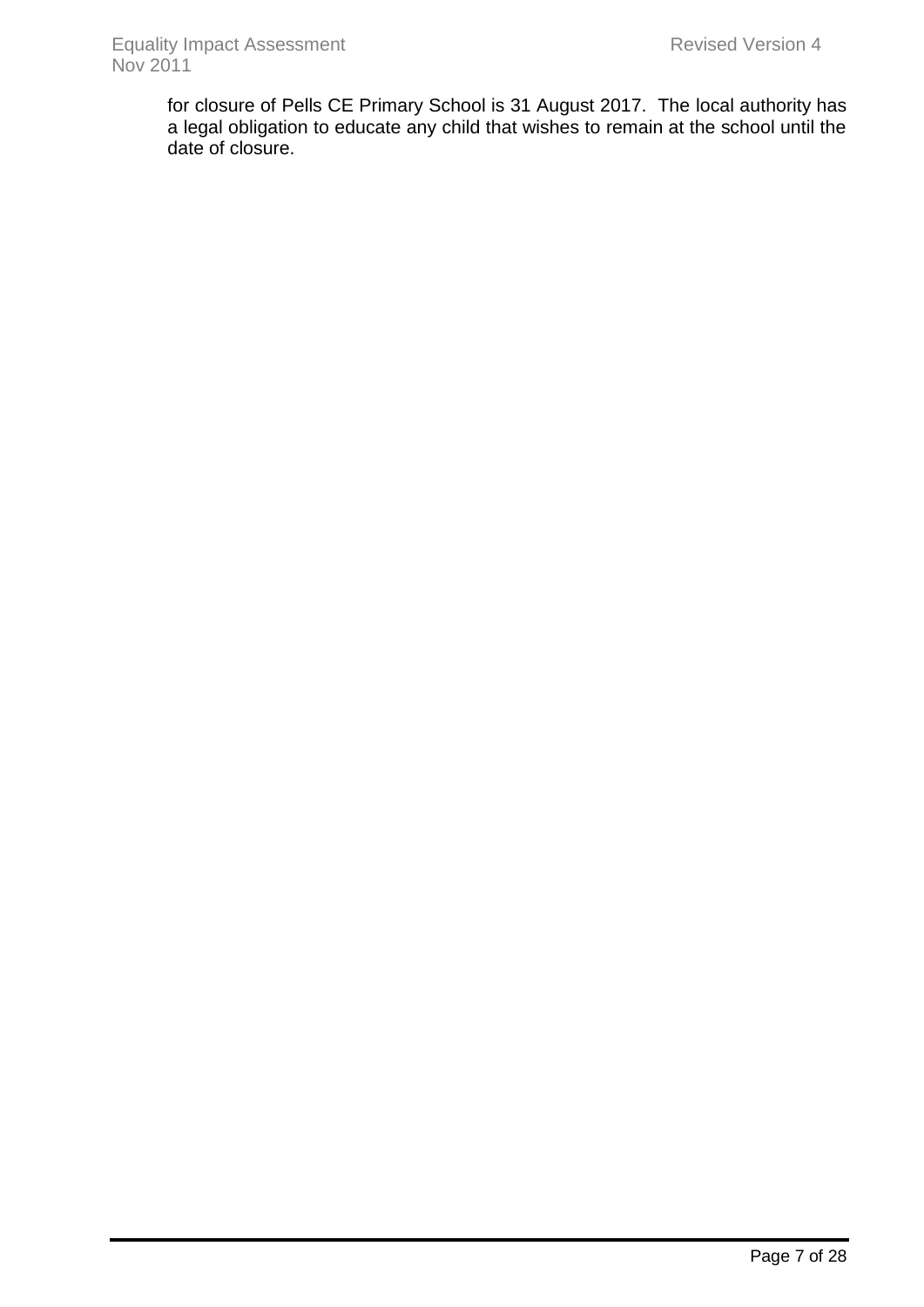# <span id="page-8-0"></span>**Part 3 – Methodology, consultation, data and research used to determine impact on protected characteristics.**

# **3.1List all examples of quantitative and qualitative data or any consultation information available that will enable the impact assessment to be undertaken.**

|   | Types of evidence identified as relevant have X marked against them |   |                                                                                             |  |  |  |  |  |  |
|---|---------------------------------------------------------------------|---|---------------------------------------------------------------------------------------------|--|--|--|--|--|--|
|   | <b>Employee Monitoring Data</b>                                     |   | <b>Staff Surveys</b>                                                                        |  |  |  |  |  |  |
| X | <b>Service User Data</b>                                            |   | <b>Contract/Supplier Monitoring Data</b>                                                    |  |  |  |  |  |  |
| X | <b>Recent Local Consultations</b>                                   |   | Data from other agencies, e.g. Police,<br>Health, Fire and Rescue Services, third<br>sector |  |  |  |  |  |  |
|   | Complaints                                                          |   | <b>Risk Assessments</b>                                                                     |  |  |  |  |  |  |
|   | <b>Service User Surveys</b>                                         | X | <b>Research Findings</b>                                                                    |  |  |  |  |  |  |
| X | <b>Census Data</b>                                                  | X | <b>East Sussex Demographics</b>                                                             |  |  |  |  |  |  |
|   | <b>Previous Equality Impact</b><br><b>Assessments</b>               |   | <b>National Reports</b>                                                                     |  |  |  |  |  |  |
|   | <b>Other organisations Equality</b><br><b>Impact Assessments</b>    |   | Any other evidence?                                                                         |  |  |  |  |  |  |

# **3.2 Evidence of complaints against the proposal, project or service on grounds of discrimination.**

The consultation responses demonstrate that the majority of parents, pupils, staff, and the local community are against the proposed closure. A number of respondents have cited the impact on the proposals on individual pupils, including those with Special Educational Needs and other vulnerabilities. Some respondents have also cited that the closure of the school will lead to less choice for parents who wish to send their pupils to a faith school. A summary of the responses and the local authority's response is provided in Section 7 of the Consultation Report at **Appendix A**.

# **3.3 If you carried out any consultation or research on the proposal, project or service explain what consultation has been carried out.**

In October 2014 the Lead Member agreed that a review of primary schools should be undertaken in the Lewes area. The area review process involved the preparation of data packs between autumn and spring 2015 and the holding of internal meetings with officers and diocesan colleagues in the spring and of stakeholder meetings in June 2015. Information and evidence from this review informed the decision to seek approval to consult on proposed closure of Pells CE Primary School. The Lewes Area Review Report is included as an Appendix to the Report to the Lead Member for Education and Inclusion, Special Educational Needs and Disability on 21 March 2016:

<http://esmoderngov01v/ieListDocuments.aspx?CId=456&MId=2867&Ver=4>

A six week public consultation on the proposed closure of Pells CE Primary School commenced on 15 April and ran until 27 May 2016. Hard copies of the Local Authority's consultation document were distributed to 920 key stakeholders and interested parties which included pupils, parents and carers, staff other local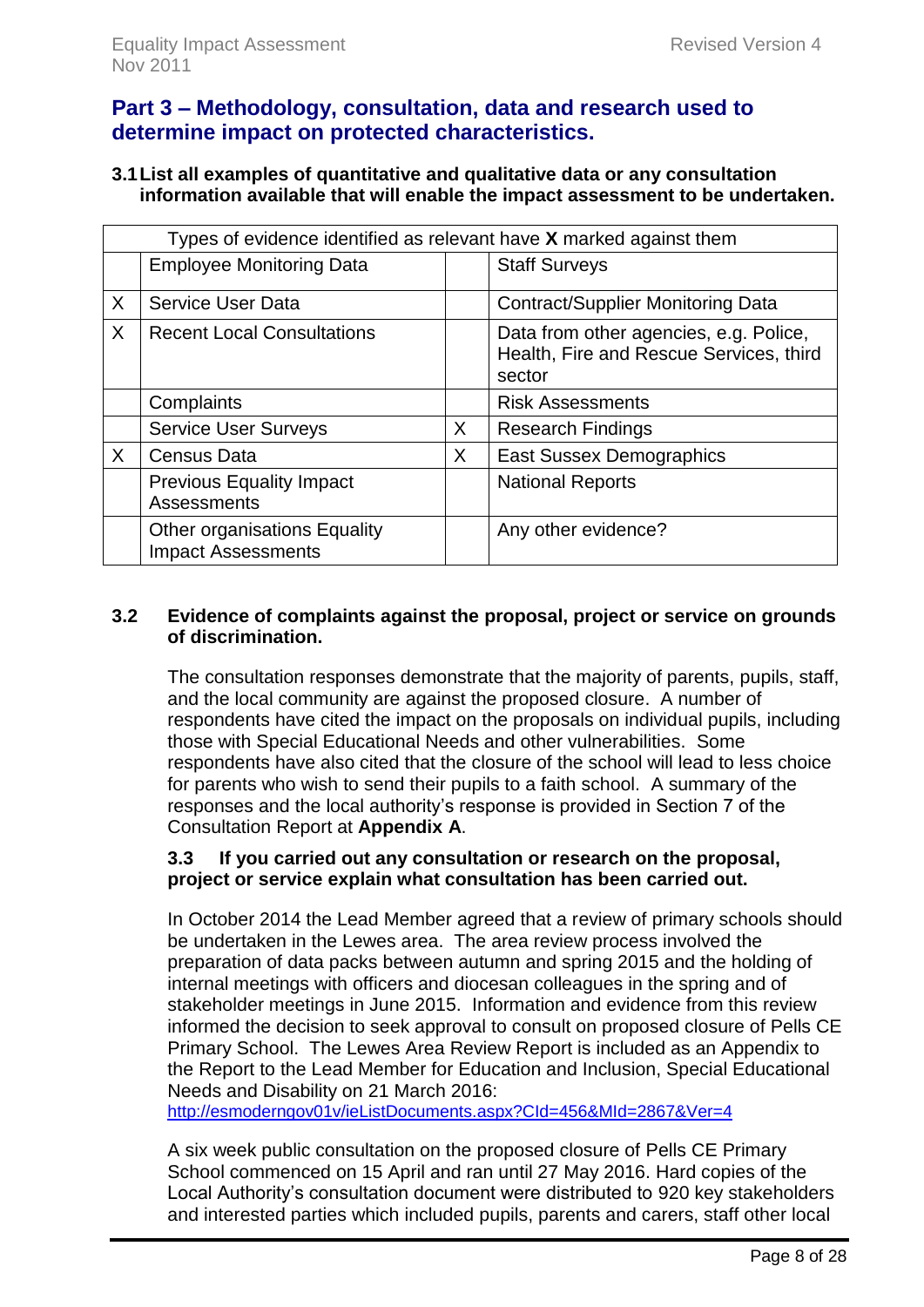schools, trade unions, the District Council and Parish Councils, the local MP, the Church of England and Catholic Dioceses and the wider local community.

The consultation document was also available on the ESCC website at: [https://consultation.eastsussex.gov.uk/consultation\\_finder](https://consultation.eastsussex.gov.uk/consultation_finder)

A meeting was held with school staff and their union representatives on 21 April 2016 to provide the opportunity for officers to provide more detail about the proposal and for those attending to ask questions and raise concerns. Notes were taken at this meeting and a Question and Answer (Q&A) document was prepared and sent to the headteacher to distribute to staff.

A public meeting was held at Pells CE Primary School on the 4 May 2016 to provide more detail about the proposal and enable parents, carers and all interested parties to ask questions and raise concerns. Notes were taken at this meeting and a Q&A document responding to the key issues raised was produced and posted on the local authority's website for people to view. This can be viewed in section 5 of the Consultation Report attached at **Appendix A.**

The children of Pells CE Primary School were encouraged to express their views. These were gathered by the Head of School and submitted by email. The feedback received from pupils can be viewed in Section 6 of the Consultation Report attached at **Appendix A**.

**Consultation Reponses** 104 consultation responses were received during the consultation period of which 43 were completed on line and 61 forms were returned via freepost. In addition

- 1 letter was received
- 4 emails were received.

Where known the following stakeholders responded to the consultation

- 22 parents / carers of a child at Pells CE Primary School
- 3 pupils at Pells CE Primary School
- 4 members of staff at Pells CE Primary School
- 5 members of the governing body at Pells CE Primary School
- 46 members of the local community
- 23 other (Home educating parent, parents of children at local schools, teacher at local school, governor at a local school, retired teachers, local town and district councillor, local MP, local town and district councillor, parent of past pupil, prospective parent, Grandparent, local resident and past resident of Lewes, local business, 'just wanting to save our schools')
- 1 Not answered

During the consultation period a 5,000+ signature petition in relation to the proposed closures of both Pells CE Primary and Rodmell CE Primary School was submitted to the Local Authority. Petitions must be considered in the light of DfE guidance and the greatest weight should be given to representations from those stakeholders most likely to be directly affected by the proposals rather than simply taking account of the numbers of people expressing a particular view. The petition does not identify each signatory's relationship to the school and therefore it is difficult to assess whether the opinions are those of stakeholders that should be given the greatest consideration. The petition is available for members to view.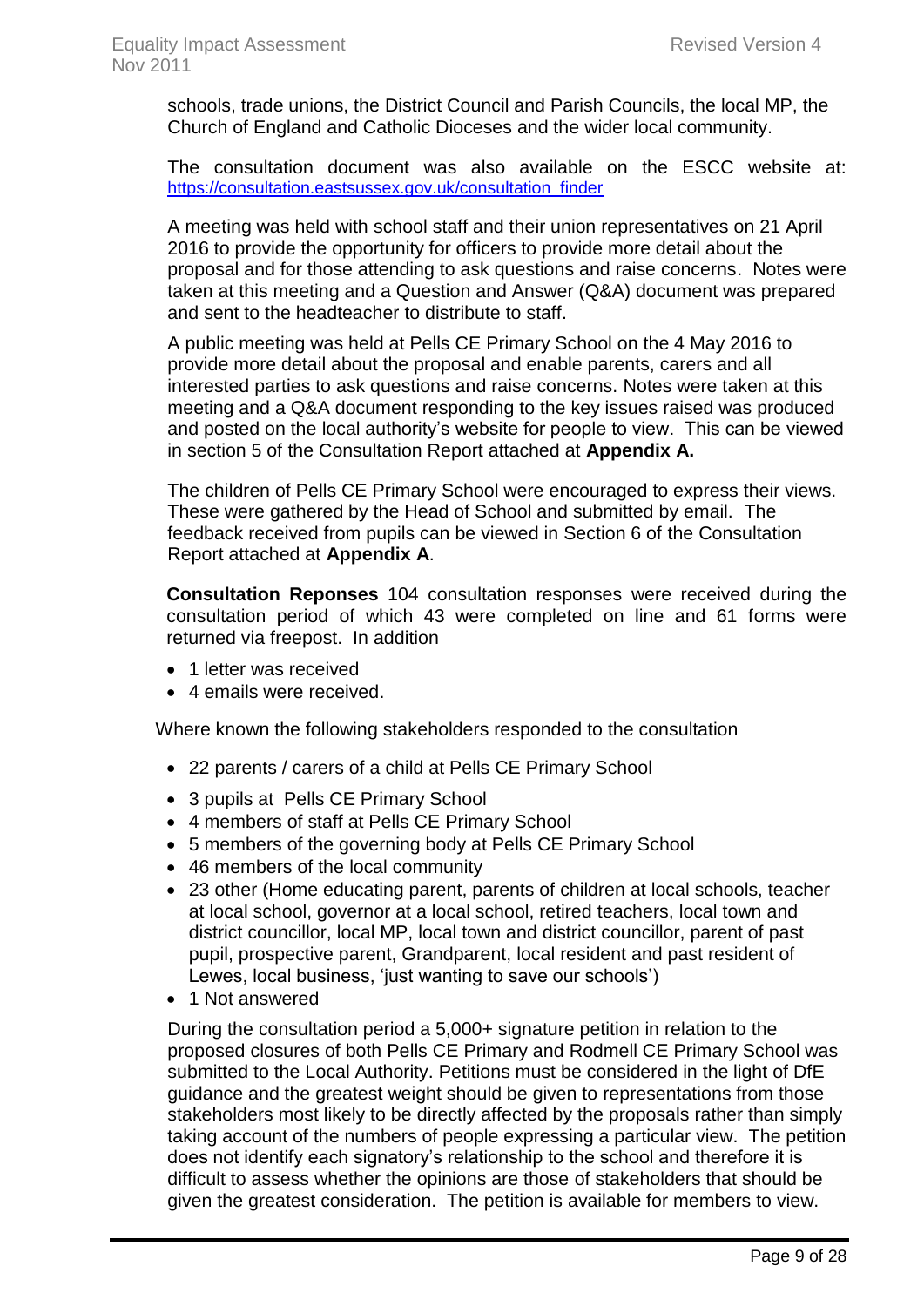The petition was presented at Full Council on 10 May 2016 where the following motion was moved.

*In view of the increasing need for Primary School places in and around Lewes in the next five years, the strength of public feeling shown by a petition of over 5,000 signatories and the emerging plans for the future at both Rodmell School and Pells School, the Council recommends to Cabinet that the process towards the closure of these two schools is halted at the end of the consultation to enable these plans to be put into place*

A recorded vote on the motion was requested and taken. The motion was carried, the votes being cast as follows - 28 for the motion and 20 against the motion.

### **3.4 What does the consultation, research and/or data indicate about the positive or negative impact of the proposal, project or service?**

A number of the consultation responses raise concerns about the impact of the proposed closure on specific pupils at the school, including those that are more vulnerable because they have Special Educational Needs. Respondents stated that they like the fact that Pells CE Primary School is a small school with good links to the local community.

The Local Authority recognises that the closure of this small school will impact on specific children who will be required to move schools, those families that have chosen the school because of its small size and families who have opted for a faith education (Church of England).

Looking at the school data we can see that children with Special Educational Needs (SEN) and eligible for Free School Meals (FSM) are significantly over represented at the school and as such will be disproportionately affected by the proposal. However, data showing the outcomes for pupils with Special Educational Needs (SEN), and those who have been eligible for Free School Meals at any point in the last six years (Ever 6 FSM), shows that outcomes for these pupils at other schools in the town are better.

Data on outcomes shows that in the last two years (2014 and 2015) no SEN pupils have achieved Level 4+ for reading/writing/maths at Pells CE Primary School. Other schools in the town have a higher % of SEN pupils achieving this outcome. Pells CE Primary School had the largest gap between SEN and non SEN pupils of all schools in the town in both 2014 and 2015 for this outcome.

Data on outcomes for the Ever 6 FSM cohort shows that in 2015 Pells CE Primary School had the lowest % of pupils from this cohort who achieved Level 4+ for reading/writing/maths, and the largest gap between Ever 6 FSM and non Ever 6 FSM pupils of all schools in Lewes . In 2014 the school had the  $3<sup>rd</sup>$  highest gap between Ever 6 FSM and non Ever 6 FSM pupils of the 9 schools in the Lewes for this outcome.

It is therefore considered that there will be a positive impact as a result of this proposal on the educational outcomes of these groups.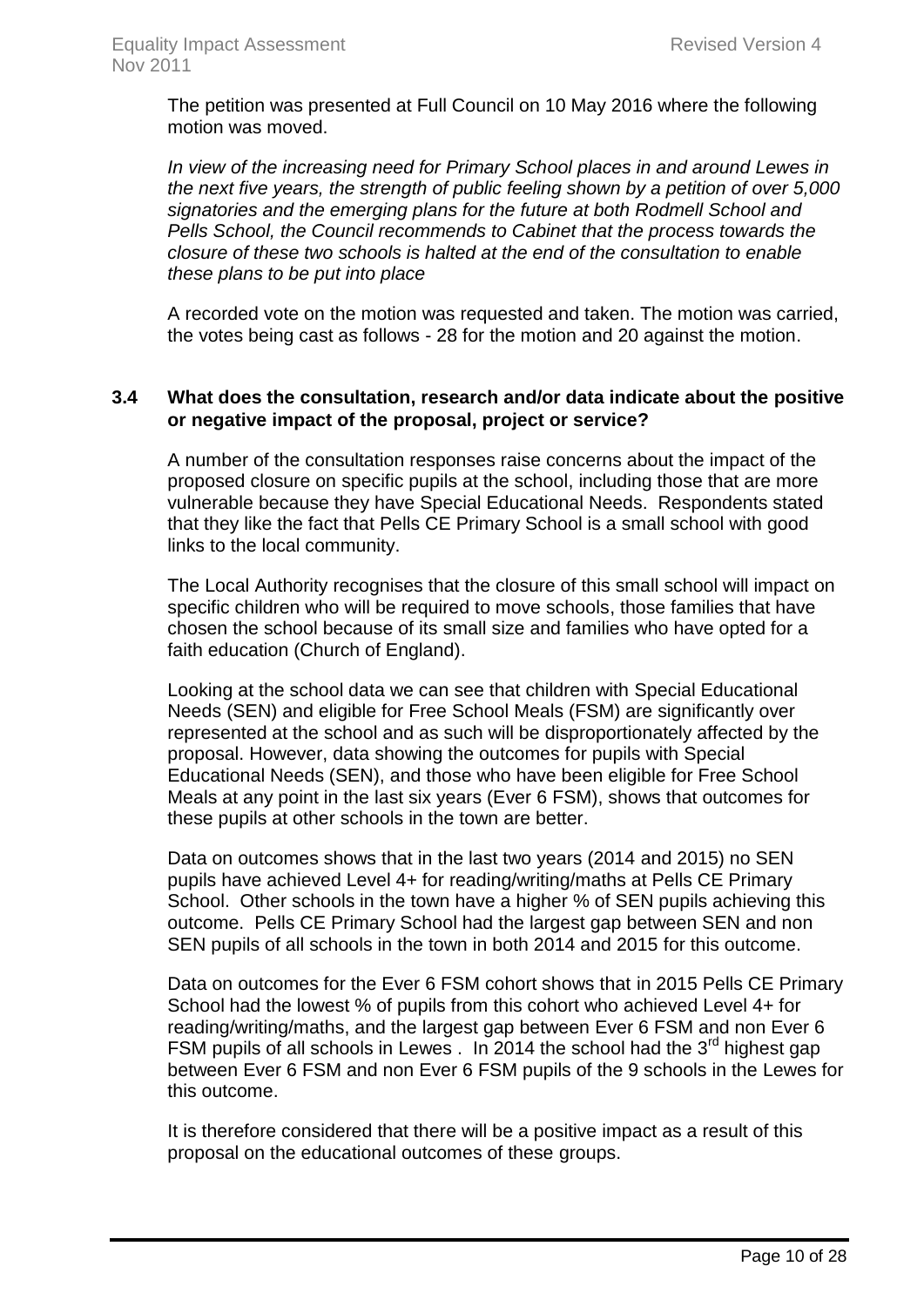# <span id="page-11-0"></span>**Part 4 – Assessment of impact**

# **4.1 Age: Testing of disproportionate, negative, neutral or positive impact.**

### **a) How is this protected characteristic reflected in the County/District/Borough?**

In East Sussex there are 37,389 primary age children attending 152 primary schools. In the Lewes District there are 6,855 primary age children attending 28 primary schools. Pells CE Primary School has 90 pupils on roll, this equates to 1.31**%** of the total primary age population in Lewes District and 0.24% of the county total (source: January 2016 census).

The school struggles to meet its pupil admission number as shown in the table below. For the last five years the school has consistently had a surplus capacity of more than 30% and at the January 2016 census the school had 90 pupils against a capacity of 140 - a 35% surplus of places, 50 unfilled places.

|                                           |           | 2012/13                               | 2013/14   |                                       |           | 2014/15                                         |           | 2015/16                                                   | 2016/17   |                                                        |
|-------------------------------------------|-----------|---------------------------------------|-----------|---------------------------------------|-----------|-------------------------------------------------|-----------|-----------------------------------------------------------|-----------|--------------------------------------------------------|
| Published<br>Admission<br>Number<br>(PAN) | 1st Prefs | %<br>1st Prefs<br>Above/<br>Below PAN | 1st Prefs | %<br>1st Prefs<br>Above/<br>Below PAN | 1st Prefs | %<br>1st Prefs<br>Above/<br><b>Below</b><br>PAN | 1st Prefs | $\%$<br>1st Prefs<br>Above/<br><b>Below</b><br><b>PAN</b> | 1st Prefs | %<br>1st Prefs<br>Above/<br><b>Below</b><br><b>PAN</b> |
| 20                                        |           | $-65%$                                | $6 \mid$  | $-70%$                                |           | $-55%$                                          | 11        | $-45%$                                                    | 91        | $-55%$                                                 |

# **b) How is this protected characteristic reflected in the population of those impacted by the proposal, project or service?**

The proposal will predominantly affect children of primary school age whose families chose to send their children to the school.

# **Will people with the protected characteristic be more affected by the proposal, project or service than those in the general population who do not share that protected characteristic?**

The proposal will disproportionately affect affect children of primary school age in the local community whose families chose to send their children to the school.

# **c) What is the proposal, project or service's impact on different ages/age groups?**

The proposal is only likely to impact on the current years up to Year four and the reception intake in September 2016. It does not affect years 5 and 6 and does not affect secondary age children in the town.

# **d) What actions are to/or will be taken to avoid any negative impact or to better advance equality?**

All local authorities have a statutory duty to offer all children aged 5 to 16 full-time education. Pupils at the school will be offered a place at another school in the town.

As set out in 2.2 above the Local Authority anticipates that the number of reception year places available in Lewes (assuming Pells CE Primary School closes in August 2017) will be sufficient to meet future demand for places. A short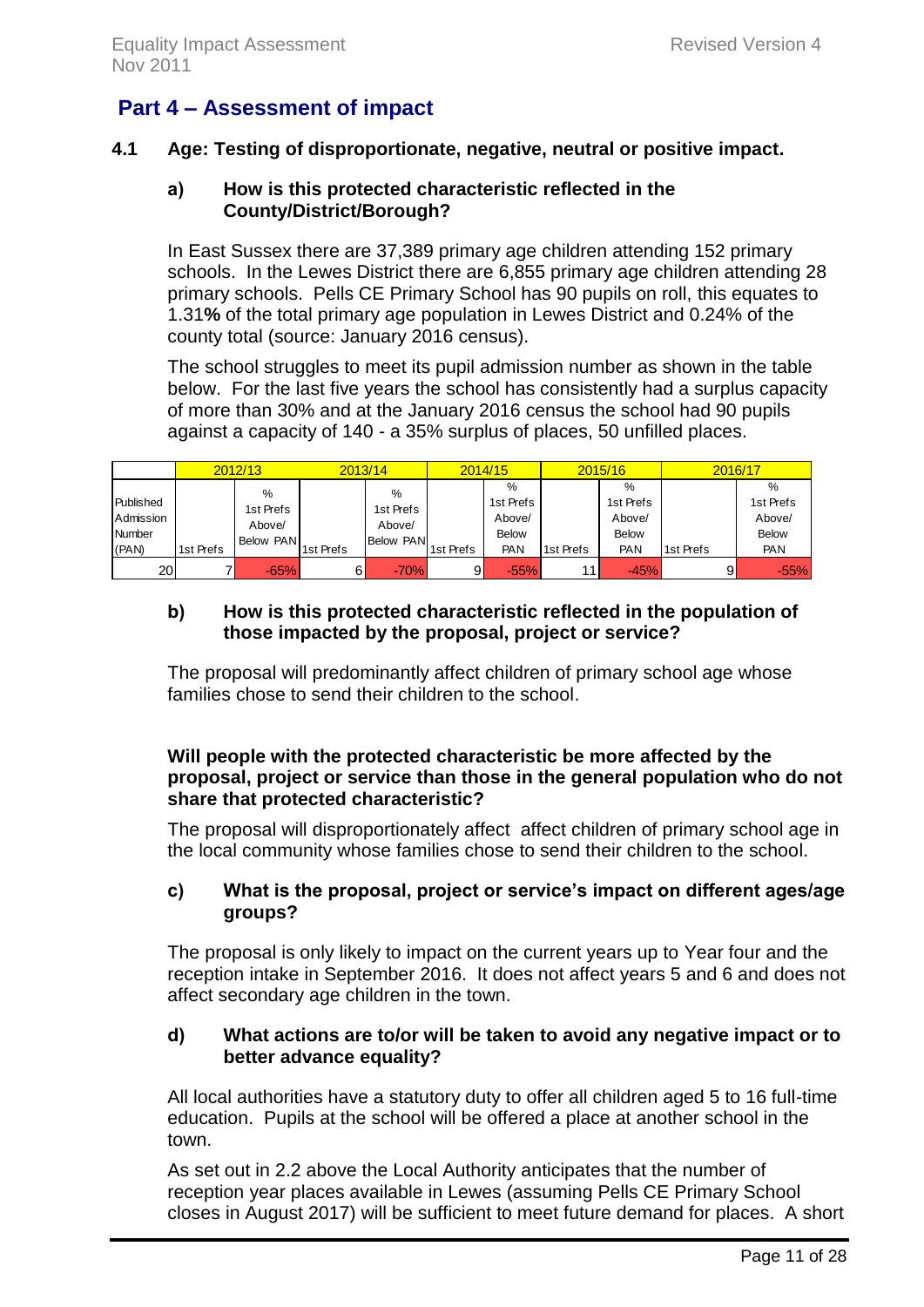term shortfall of places is expected in Years 3 and 4 and this would be addressed through working with the other schools in the town to ensure every pupil is offered a place. This may mean that some class sizes in other schools exceed 30.

The local authority has a moral and legal duty to ensure pupils receive a good standard of education. It is a matter of significant concern that the provision for the pupils at Pells CE Primary School does not enable them to make expected levels of progress by the time they leave Year 6. The attainment of pupils in Year 6 has been below the national average for the past three years. Children who start at a similar level in other schools make better progress. The local authority has a responsibility to ensure that we have the same level of ambition for children at Pells CE Primary School. This will better advance equality of the children who currently attend Pells CE Primary School.

# **e) Provide details of the mitigation.**

Mitigation is in place to ensure that all pupils will be offered a place at another school. Asking schools to exceed PAN is a strategy adopted in other parts of the county where there is pressure on places but the level of demand does not justify the creation of bulge classes. Forecasts indicate that this strategy would only need to be in place for a relatively short period of time until the larger cohorts leave the primary phase. It should be noted that there is no class size legislation in Key Stage 2 which limits class sizes to 30 pupils.

Free transport would be provided to eligible children if appropriate.

# **f) How will any mitigation measures be monitored?**

The Council regularly reviews its pupil forecasts to ensure there are sufficient school places to meet demand and if necessary takes action to address any shortfalls in places in line with its statutory responsibilities.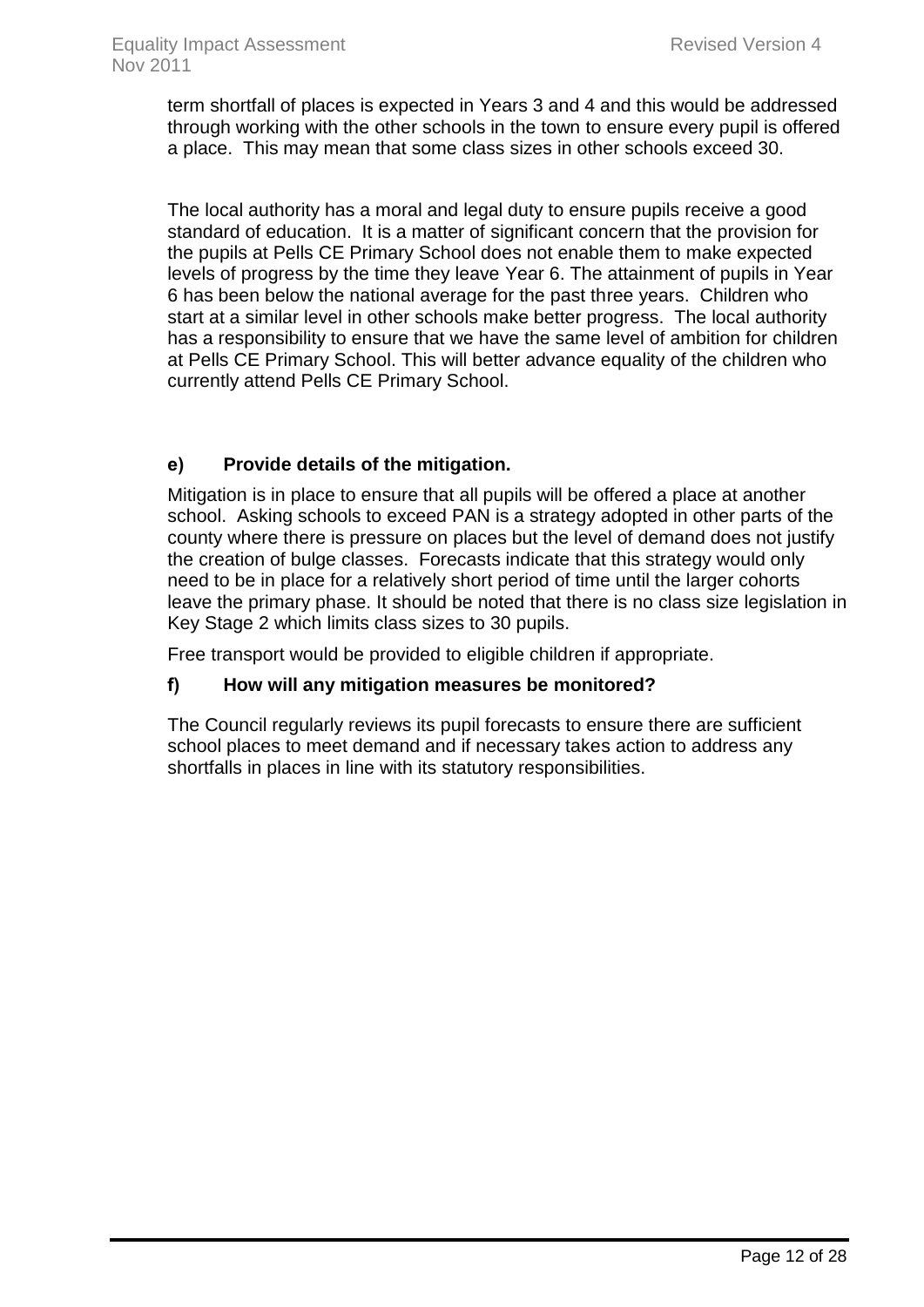#### **4.2 Disability: Testing of disproportionate, negative, neutral or positive impact.**

#### **a) How is this protected characteristic reflected in the County /District/Borough?**

The following chart shows the number of children recorded as having Special Educational Needs (SEN) in the January 2016 school census (children attending East Sussex maintained primary schools and academies). District/ Borough information relates to the pupil's home address as reported in the January 2016 school census.



In East Sussex there were 8,042 children recorded as having Special Educational Needs in the January 2016 school census. The figure for Lewes District was 1,536.

Disability projections published on East Sussex in Figures (ESiF) in July 2013 put the total number of people with a disability in East Sussex at 89,006 for 2013. The figure for Lewes District is 15,818.

| <b>East Sussex in Figures</b><br>ESiF help Contact us ESCC open data policy<br>Home                                                                                                                                                                                                                                                                                                                                                                                                                                                                                                                                                                                                                                                                                                                                                                                                                                                                                                                                                                                                                                                                           |                                                                                                                                                                                                |                   |                                                                                               |        |                                  |        |        |               |               |        |                              |               |        |                  |                                                                        |                  | <b>East Sussex</b><br><b>County Council</b> |
|---------------------------------------------------------------------------------------------------------------------------------------------------------------------------------------------------------------------------------------------------------------------------------------------------------------------------------------------------------------------------------------------------------------------------------------------------------------------------------------------------------------------------------------------------------------------------------------------------------------------------------------------------------------------------------------------------------------------------------------------------------------------------------------------------------------------------------------------------------------------------------------------------------------------------------------------------------------------------------------------------------------------------------------------------------------------------------------------------------------------------------------------------------------|------------------------------------------------------------------------------------------------------------------------------------------------------------------------------------------------|-------------------|-----------------------------------------------------------------------------------------------|--------|----------------------------------|--------|--------|---------------|---------------|--------|------------------------------|---------------|--------|------------------|------------------------------------------------------------------------|------------------|---------------------------------------------|
| 2R<br><b>Disability</b>                                                                                                                                                                                                                                                                                                                                                                                                                                                                                                                                                                                                                                                                                                                                                                                                                                                                                                                                                                                                                                                                                                                                       | <b>DESCRIPTION</b>                                                                                                                                                                             | <b>TABULATION</b> |                                                                                               |        |                                  |        |        |               |               |        |                              |               |        |                  | $T \cup \mathbb{R} \times \mathbb{R}$ and $\mathbb{R}$ in $\mathbb{R}$ |                  | 24.9                                        |
| E East Sussex in Figures 4<br>□ Searching for: (Disability) (39 hits)<br><b>□ East Sussex in Figures 4</b><br>ET Disability projections policy-based, 2012-2027 - districts<br>F" Disability Living Allowance (DLA) claimants, 2007-2012 -<br>wards<br>ET Disability Living Allowance (DLA) claimants by age and<br>gender. 2007-2012 - districts                                                                                                                                                                                                                                                                                                                                                                                                                                                                                                                                                                                                                                                                                                                                                                                                             | $\overline{\phantom{a}}$<br>Dataset: Disability projections policy-based, 2012-2027 - districts<br>ESCC Projections July 2013<br>Geography: Mixed<br>Measure: Number of people with disability |                   | Year                                                                                          |        | Age group: All people (aged 10+) |        |        |               |               |        | Category: Overall disability |               |        |                  |                                                                        |                  |                                             |
| EE Healthy life expectancy, 1999-2003 - wards                                                                                                                                                                                                                                                                                                                                                                                                                                                                                                                                                                                                                                                                                                                                                                                                                                                                                                                                                                                                                                                                                                                 | Year                                                                                                                                                                                           | 2012              | 2013                                                                                          | 2014   | 2015                             | 2016   | 2017   | 2018          | 2019          | 2020   | 2021                         | 2022          | 2023   | 2024             | 2025                                                                   | 2026             | 2027                                        |
| ET Residents with limiting long-term illness in 2011 -<br>parishes                                                                                                                                                                                                                                                                                                                                                                                                                                                                                                                                                                                                                                                                                                                                                                                                                                                                                                                                                                                                                                                                                            | Geography                                                                                                                                                                                      |                   |                                                                                               |        |                                  |        |        |               |               |        |                              |               |        |                  |                                                                        |                  |                                             |
| ET ID 2007, Index of Multiple Deprivation - super output                                                                                                                                                                                                                                                                                                                                                                                                                                                                                                                                                                                                                                                                                                                                                                                                                                                                                                                                                                                                                                                                                                      | <b>East Sussex</b>                                                                                                                                                                             |                   | 88.448 89.006                                                                                 | 89.809 | 90,601                           | 91.568 |        | 92.594 93.542 | 94.411 95.475 |        | 96,623                       | 97.695        | 98,877 | 100.153          | 101.534                                                                | 102.449          | 103,578                                     |
| areas                                                                                                                                                                                                                                                                                                                                                                                                                                                                                                                                                                                                                                                                                                                                                                                                                                                                                                                                                                                                                                                                                                                                                         | Eastbourne                                                                                                                                                                                     | 17,625            | 17.609                                                                                        | 17.735 | 17814                            | 17.960 | 18.122 | 18.253        | 18.383        | 18.550 | 18.725                       | 18.895        | 19.125 | 19,368           | 19,610                                                                 | 19,782           | 20,008                                      |
| Fill Indices of Multiple Deprivation, 2004 - super output areas                                                                                                                                                                                                                                                                                                                                                                                                                                                                                                                                                                                                                                                                                                                                                                                                                                                                                                                                                                                                                                                                                               | Hastings                                                                                                                                                                                       | 16,433            | 16.481                                                                                        | 16.576 | 16.670                           | 16,814 | 16.931 | 17,087        | 17,237        | 17.401 | 17,577                       | 17.743        | 17.931 | 18,122           | 18,346                                                                 | 18,486           | 18,679                                      |
| IT ID 2010, Index of Multiple Deprivation - super output<br>areas                                                                                                                                                                                                                                                                                                                                                                                                                                                                                                                                                                                                                                                                                                                                                                                                                                                                                                                                                                                                                                                                                             | Lewes                                                                                                                                                                                          | 15,734            | 15,818                                                                                        | 15,956 | 16,139                           | 16,290 | 16,512 | 16,682        | 16,837        | 17,029 | 17,243                       | 17,412        | 17,605 | 17,799           | 18,027                                                                 | 18,179           | 18,342                                      |
| FF Residents with limiting long-term illness in 2001 - super                                                                                                                                                                                                                                                                                                                                                                                                                                                                                                                                                                                                                                                                                                                                                                                                                                                                                                                                                                                                                                                                                                  |                                                                                                                                                                                                |                   |                                                                                               |        |                                  |        |        |               |               |        |                              |               |        |                  |                                                                        |                  |                                             |
| output areas<br>E Residents with limiting long-term illness in 2001 -                                                                                                                                                                                                                                                                                                                                                                                                                                                                                                                                                                                                                                                                                                                                                                                                                                                                                                                                                                                                                                                                                         | Rother<br>Wealden                                                                                                                                                                              | 16,688            | 16.746<br>21.968 22.352 22.645 22.912 23.264 23.606 23.936 24.244 24.596 24.972 25.334 25.696 |        | 16.897 17.066                    | 17,241 | 17.423 | 17.583        | 17.710 17.900 |        | 18.106                       | 18.312 18.520 |        | 18.750<br>26.113 | 18.975<br>26,577                                                       | 19.157<br>26,844 | 19.357<br>27.193                            |
| parishes<br>E Households with people with limiting long-term illness in<br>2001 - parishes<br>ET Households with people with limiting long-term illness in<br>2001 - super output areas<br>III ID 2007, Change in ranks since 2004 - super output<br>areas<br>IT ID 2010, Change in ranks since 2007 - super output<br>areas<br>El Place Survey 2008/09 - Results<br>Mational Highways and Transport Survey 2009 - Results<br>Mational Highways and Transport Survey 2011 - Results<br>EE ID 2007, Education, skills and training domain - super<br>output areas<br>ET ID 2007, Living environment domain - super output areas<br>ET ID 2007, Barriers to housing and services domain -<br>super output areas<br>Film 2007, Child and elderly poverty indices - super output<br>areas<br><b>ET ID2007. Summary measures - districts</b><br>ET Indices of Multiple Deprivation, 2004, child poverty index<br>and elderly poverty index - super output areas<br>ET Indices of Multiple Deprivation, 2004 - districts<br>EE ID 2010, Education, skills and training deprivation<br>domain - lower super output areas<br>ET ID 2010, Summary measures - districts | $\overline{ }$                                                                                                                                                                                 |                   |                                                                                               |        |                                  |        |        |               |               |        |                              |               |        |                  |                                                                        |                  |                                             |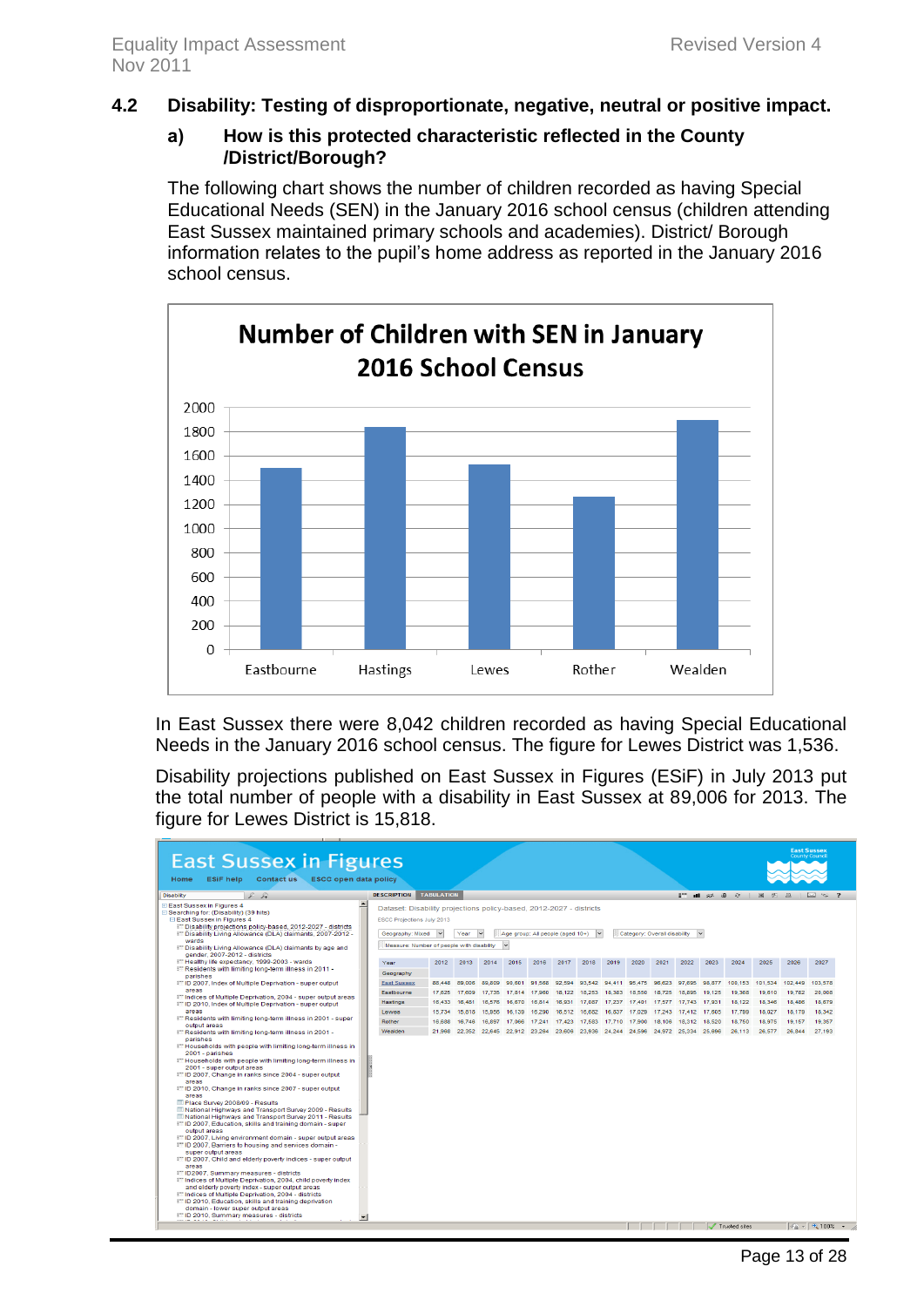# **b) How is this protected characteristic reflected in the population of those impacted by the proposal, project or service?**

The current SEN data for Pells CE Primary School shows that the percentage of SEN pupils at the school is **30.0% (27 out of 90)**. This is significantly higher in comparison to the % average in East Sussex schools of **12.8%**

# **c) Will people with the protected characteristic be more affected by the proposal, project or service than those in the general population who do not share that protected characteristic?**

The data indicates that Pells CE Primary School is significantly overrepresented by pupils with this characteristic.

# **d) What is the proposal, project or service's impact on people who have a disability?**

Considering the data children with SEN could potentially be disproportionately affected by the proposal. However, data on pupil outcomes show that this cohort of pupils achieve better at other schools in the town. This leads us to believe that there will be a positive impact on this proposal on the educational outcomes of this cohort.

# **e) What actions are to/ or will be taken to avoid any negative impact or to better advance equality?**

Pells CE Primary School is a mainstream school. There is no specific provision on the site that is recognised by the local authority as reserved for pupils with SEN. All mainstream schools are required to meet the individual needs of all their pupils including those with SEN and disability. All schools in the area want all children to thrive and have access to a range of support to help with their needs. This would be the case for children moving from Pells CE Primary School and all schools would be expected to provide the same level of care as that provided at Pells CE Primary School. Outcomes for children with similar needs are better in other schools.

# **Provide details of any mitigation.**

Should the proposal to close Pells CE Primary School be approved the Local Authority would work closely with receiving schools to ensure appropriate transition arrangements would be made so that any potential adverse impacts on pupils affected would be mitigated.

The Local Authority and affected schools have a duty to support appropriate transition arrangements and the Council would take all practical steps to ease the transition for pupils, most especially for vulnerable learners and those with SEN. Were Pells CE Primary School to close the Local Authority is confident that teaching staff at other schools would manage the transition of any pupils to their new school. These circumstances are not unusual in that schools regularly manage in-year admissions, though it is recognised that there will be a significant number of pupils making the transition at any one time, including a number of pupils with SEN. Therefore additional support will be in put in place for the transition arrangements as detailed below.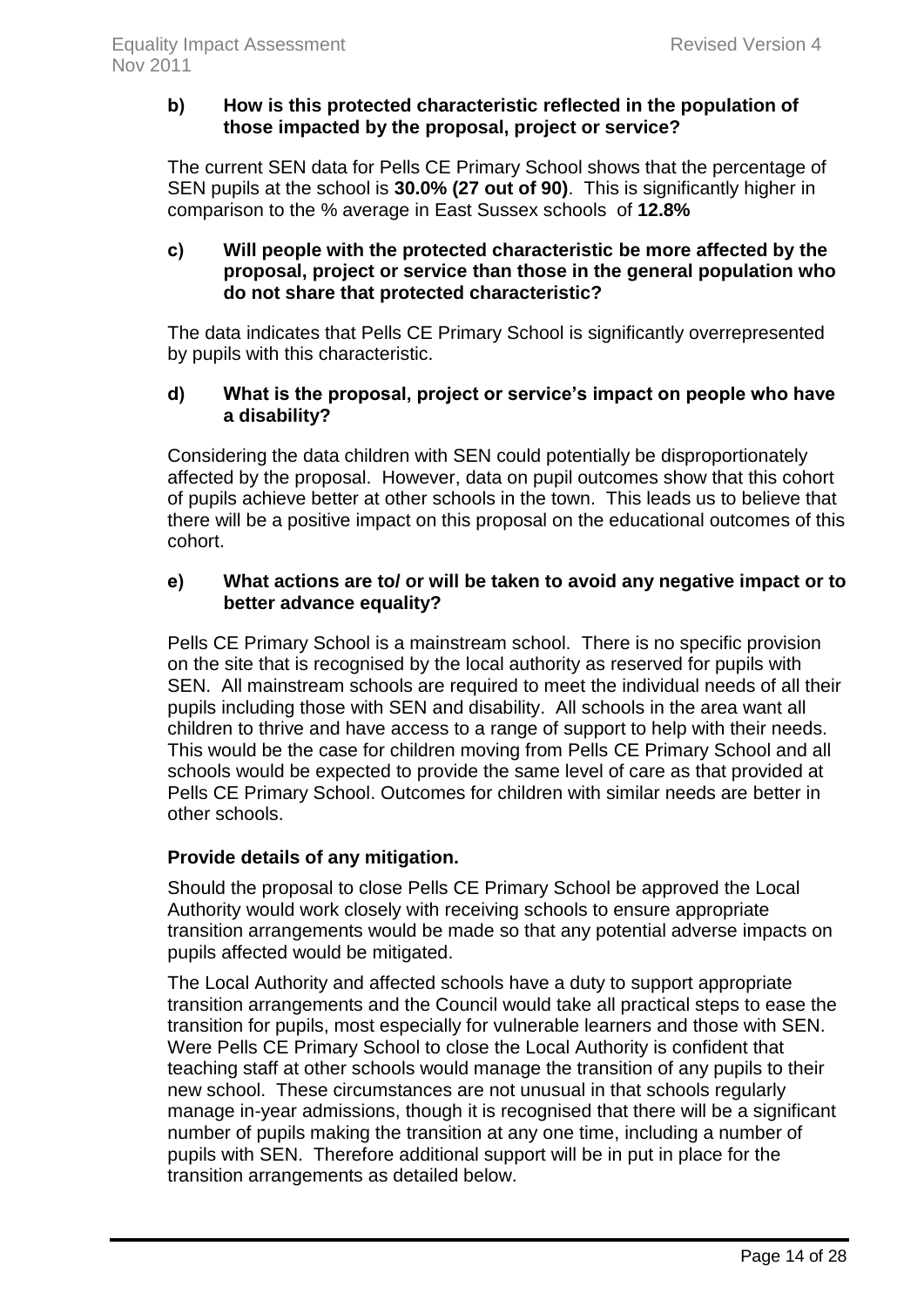Should the proposal be implemented the Local Authority would work with pupils, their parents and the relevant schools to make appropriate transition arrangements for pupils. Relevant families would be consulted about any specific potential impacts on individuals; for instance, because of loss of support networks or the need to replicate reasonable adjustments made to accommodate disabled children, and we would ensure that appropriate individual arrangements are made where this is necessary to avoid potential adverse impacts. Transfer to a larger school could potentially provide more flexibility of resource to support pupil's needs.

# **f) How will any mitigation measures be monitored?**

The local authority will closely monitor the transition of the pupils to their new schools through regular monitoring arrangements already in place.

All schools have to report on the outcomes of all pupils, including those with SEN. The Local Authority will continue to monitor regularly the outcomes at all schools for these pupils.

**4.3 Ethnicity: Testing of disproportionate, negative, neutral or positive impact.** Race categories are: Colour. E.g. being black or white, Nationality e.g. being a British, Australian or Swiss citizen, Ethnic or national origins e.g. being from a Roma background or of Chinese Heritage

# **a) How is this protected characteristic reflected in the County /District/Borough?**

The vast majority of pupils (86.7%) according to the January 2016 school census are of White British Heritage. This is broadly in line with that of the population across the County based on the 2011 census. 10.2% of Lewes district's school population is Black and Minority Ethnic (BME). Of the 84 pupils attending Pells CE Primary School where ethnicity is known, 7.1% (1 in 14 pupils) are from ethnic minority backgrounds.

Data for Pells CE Primary School indicates that the percentage of pupils with English as an Additional Language (EAL) is 1.3% (years 1-6). This is lower than the East Sussex overall of 5.5%.

# **b) How is this protected characteristic reflected in the population of those impacted by the proposal, project or service?**

BME children are not over represented at Pells CE Primary School and as such will not be disproportionately affected by the proposal

### **c) Will people with the protected characteristic be more affected by the proposal, project or service than those in the general population who do not share that protected characteristic?**

We do not believe that people with the protected characteristic will be more affected by the proposal than those in the general population who do not share that protected characteristic.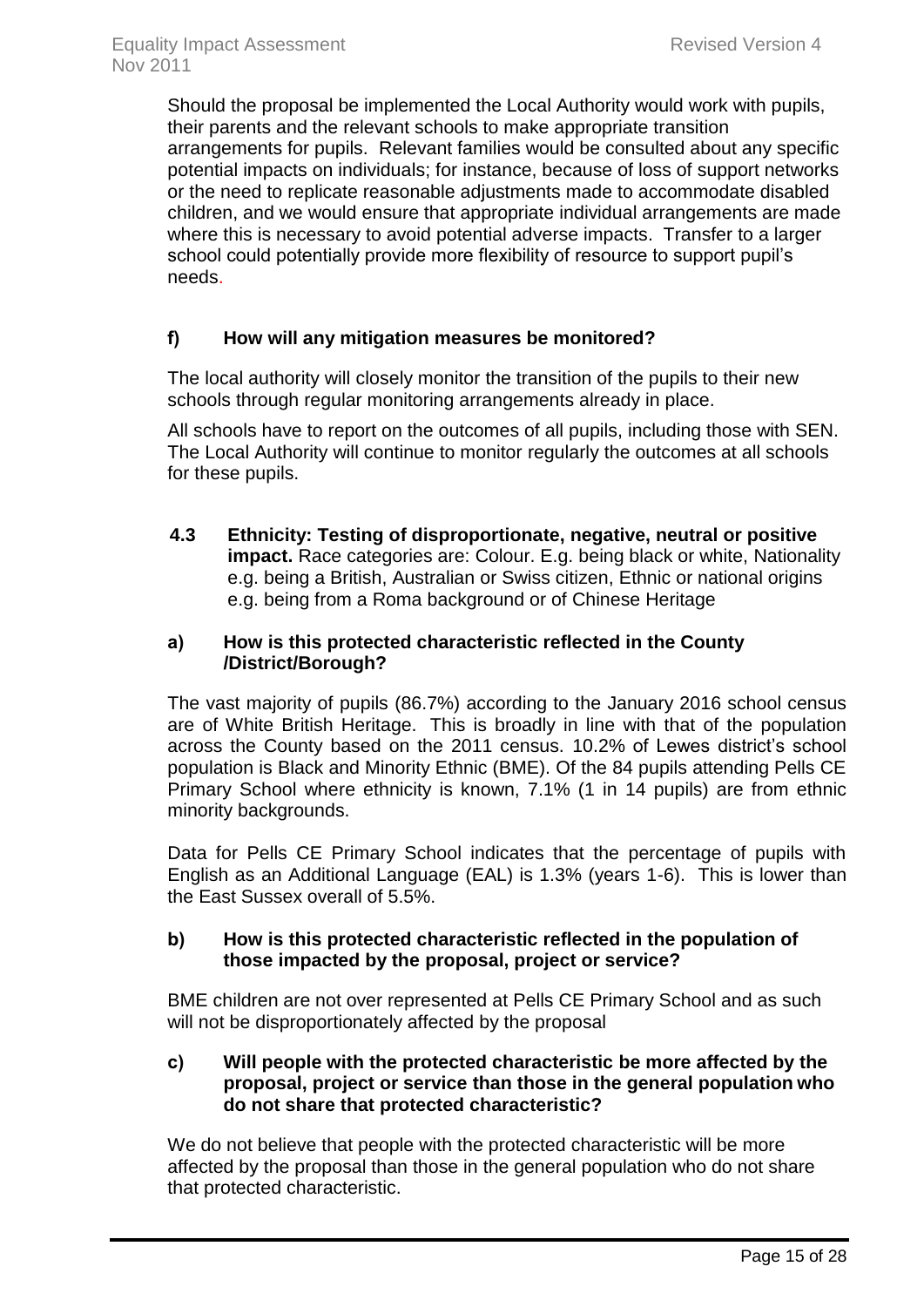# **d) What is the proposal, project or service's impact on those who are from different ethnic backgrounds?**

N/A

**e) What actions are to/ or will be taken to avoid any negative impact or to better advance equality?**

N/A

**f) Provide details of any mitigation.**

N/A

**g) How will any mitigation measures be monitored?**

N/A

**4.4 Gender/Transgender: Testing of disproportionate, negative, neutral or positive impact**

# **a) How is this protected characteristic target group reflected in the County/District/Borough?**

The percentage of pupils attending the school who are male is **46.7%** and female **53.3%.** This compares to the East Sussex figures of male **51.5% and female 48.5%.**

Should the current proposals be implemented, the Local Authority would work with the current members of staff, including teaching and support staff in line with the Council's 'Managing Change Policy'.

# **How is this protected characteristic reflected in the population of those impacted by the proposal, project or service?**

The following chart shows the gender breakdown of Pells CE Primary School by class

|                   |                       |    | <b>Numbers</b> | %    |      |  |
|-------------------|-----------------------|----|----------------|------|------|--|
| <b>Class</b>      | Year<br><b>Groups</b> | F  | М              | F    | М    |  |
| <b>Robins</b>     | R                     | 6  | 8              | 42.9 | 57.1 |  |
| <b>Kingfisher</b> | 1 & 2                 | 15 |                | 68.2 | 31.8 |  |
| Woodpecker        | 3 & 4                 | 11 | 15             | 42.3 | 57.7 |  |
| <b>Puffins</b>    | 5 & 6                 | 16 | 12             | 57.1 | 42.9 |  |

### **b) Will people with the protected characteristic be more affected by the proposal, project or service than those in the general population who do not share that protected characteristic?**

We do not believe that people with the protected characteristic will be more affected by the proposal than those in the general population who do not share that protected characteristic.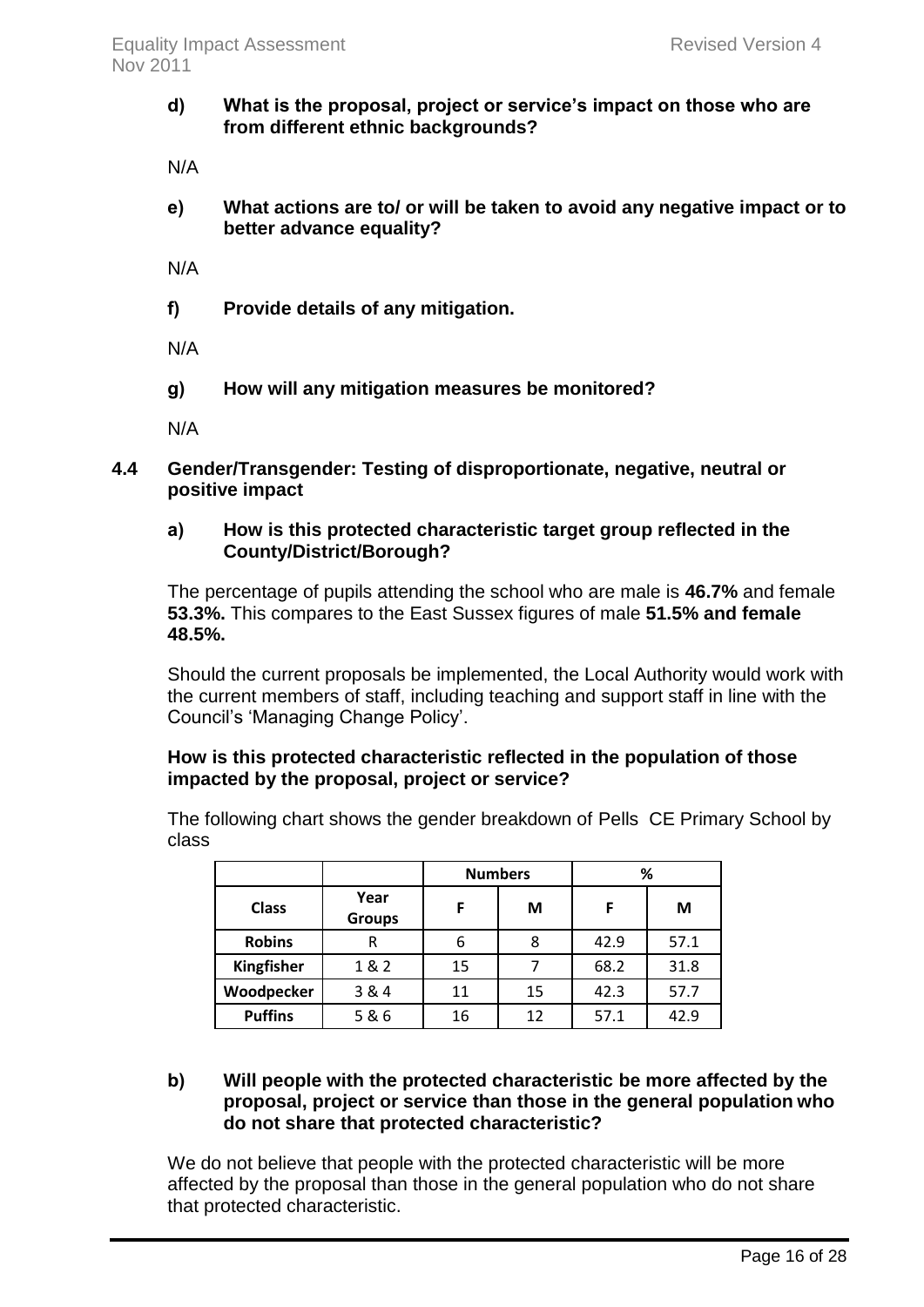**c) What is the proposal, project or service's impact on different genders?** 

N/A

**d) What actions are to/ or will be taken to avoid any negative impact or to better advance equality?** 

N/A

**e) Provide details of any mitigation.**

N/A

**f) How will any mitigation measures be monitored?** 

N/A

# **4.5 Marital Status/Civil Partnership: Testing of disproportionate, negative, neutral or positive impact.**

### **a) How is this protected characteristic target group reflected in the County/District/Borough?**

We do not consider marital status/civil partnership characteristics to be relevant to the proposal.

**b) How is this protected characteristic reflected in the population of those impacted by the proposal, project or service?**

N/A

**c) Will people with the protected characteristic be more affected by the proposal, project or service than those in the general population who do not share that protected characteristic?** 

N/A

**d) What is the proposal, project or service's impact on people who are married or same sex couples who have celebrated a civil partnership?** 

N/A

**e) What actions are to/ or will be taken to avoid any negative impact or to better advance equality?** 

N/A

- **f) Provide details of any mitigation.**
- N/A
- **g) How will any mitigation measures be monitored?**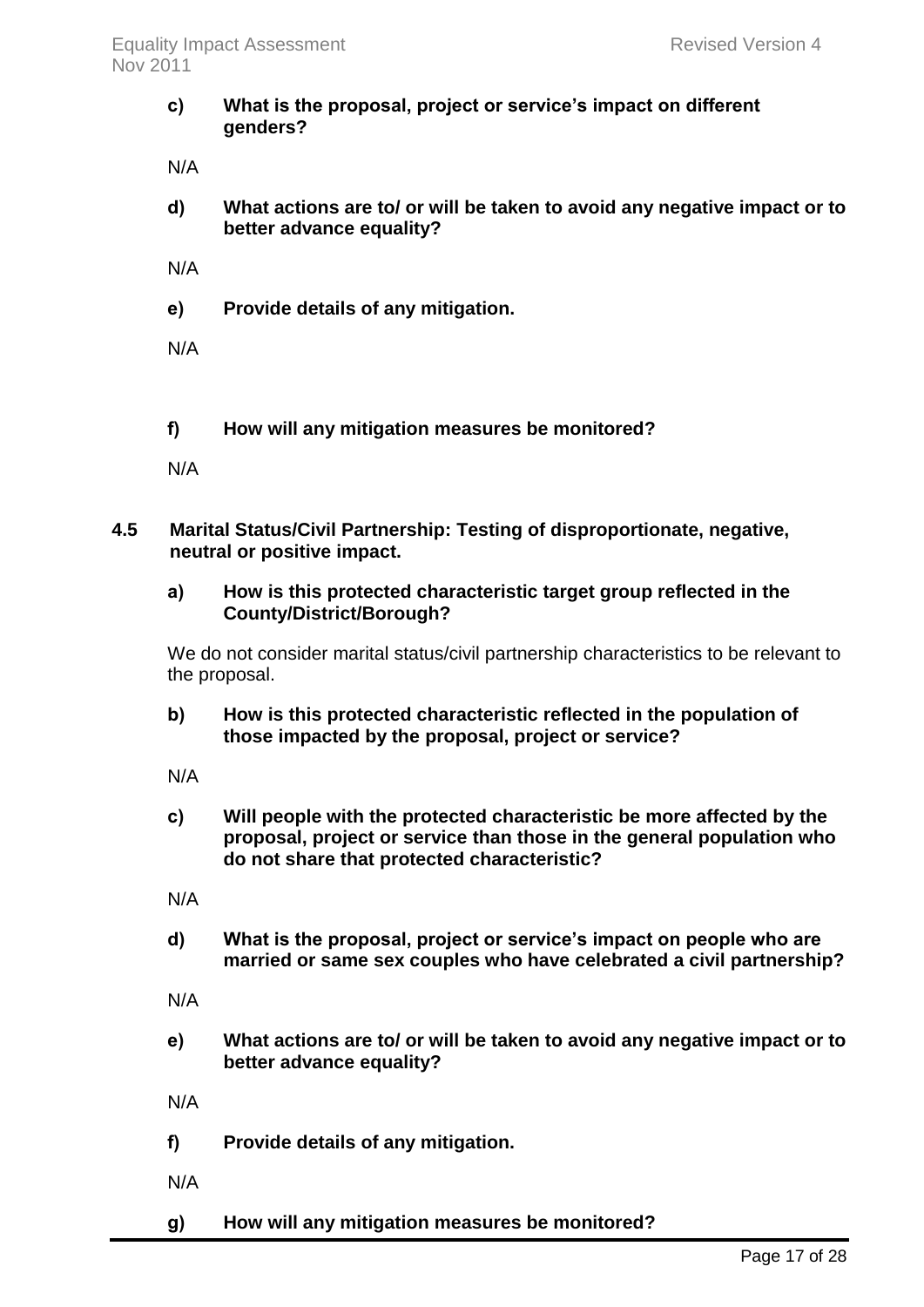N/A

# **4.6 Pregnancy and maternity: Testing of disproportionate, negative, neutral or positive impact.**

# **a) How is this protected characteristic target group reflected in the County/District/Borough?**

We do not consider pregnancy and maternity characteristics to be relevant to the proposal.

# **b) How is this protected characteristic reflected in the population of those impacted by the proposal, project or service?**

N/A

**c) Will people with the protected characteristic be more affected by the proposal, project or service than those in the general population who do not share that protected characteristic?**

N/A

**d) What is the proposal, project or service's impact on pregnant women and women within the first 26 weeks of maternity leave?** 

N/A

**e) What actions are to/ or will be taken to avoid any negative impact or to better advance equality?** 

N/A

**f) Provide details of the mitigation** 

N/A

**g) How will any mitigation measures be monitored?** 

N/A

# **4.7 Religion, Belief: Testing of disproportionate, negative, neutral or positive impact.**

#### **a) How is this protected characteristic reflected in the County/District/Borough?**

Pells CE Primary School is a Voluntary Controlled school. The following denominational schools are situated within the Lewes.

Iford & Kingston CE Primary School Southover CE Primary School, Lewes South Malling CE Primary School, Lewes St Pancras Catholic Primary School, Lewes Annecy Catholic Primary School, Seaford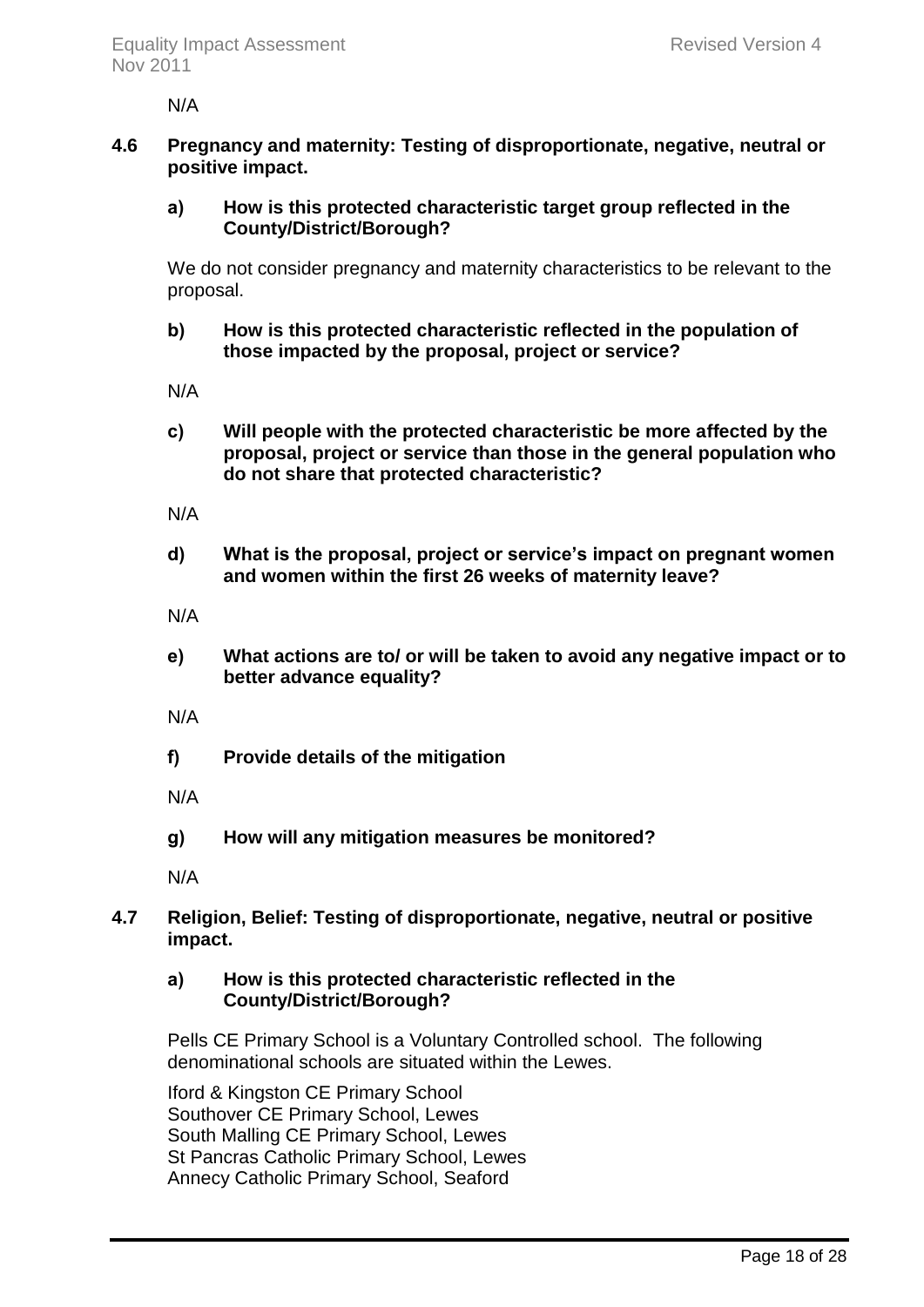# **b) How is this protected characteristic reflected in the population of those impacted by the proposal, project or service?**

Pells CE Primary School is a Voluntary Controlled School. Voluntary Controlled schools are managed in the same way as community schools but have historically been linked to a church. The local authority is responsible for school admissions and decides how pupils are admitted in the same way as community schools.

# **c) Will people with the protected characteristic be more affected by the proposal, project or service than those in the general population who do not share that protected characteristic?**

The proposal will predominantly affect children whose families chose to send their children to a denominational school.

# **d) What is the proposal, project or service's impact on the people with different religions and beliefs?**

There are a number of other schools in the Lewes area which are Voluntary Controlled Church of England schools so we do not consider that the proposal will have a significant impact on this particular characteristic.

# **e) What actions are to/ or will be taken to avoid any negative impact or to better advance equality?**

Should the proposed closure of the school be approved the school would remain open until 31 August 2017.

Were closure approved, arrangements would be made for parents/carers to apply for a place at an alternative school in the local area, including other denominational schools. Parents/carers would be asked to complete an admissions application form and to name up to three schools they would like their child/ren to attend. Parents/carers would be offered a school place for their child/ren, either at one of their preferred schools named on the application form, or if this is not possible, at the nearest school to the child's home where a place is available. It should be noted that parents have a right to express a preference for a school, not to choose which school their child/ren attend.

The Council will try to meet parents/carers' preferences wherever possible but cannot guarantee to do so. The allocation of places will be made in line with the admissions policy as set out in the school admissions booklet which is available on the East Sussex website

<https://new.eastsussex.gov.uk/educationandlearning/schools/admissions/>

# **f) Provide details of any mitigation.**

Free transport would be provided to eligible children if appropriate.

# **g) How will any mitigation measures be monitored?**

The Council regularly reviews its pupil forecasts to ensure there are sufficient school places to meet demand and if necessary takes action to address any shortfalls in places in line with its statutory responsibilities.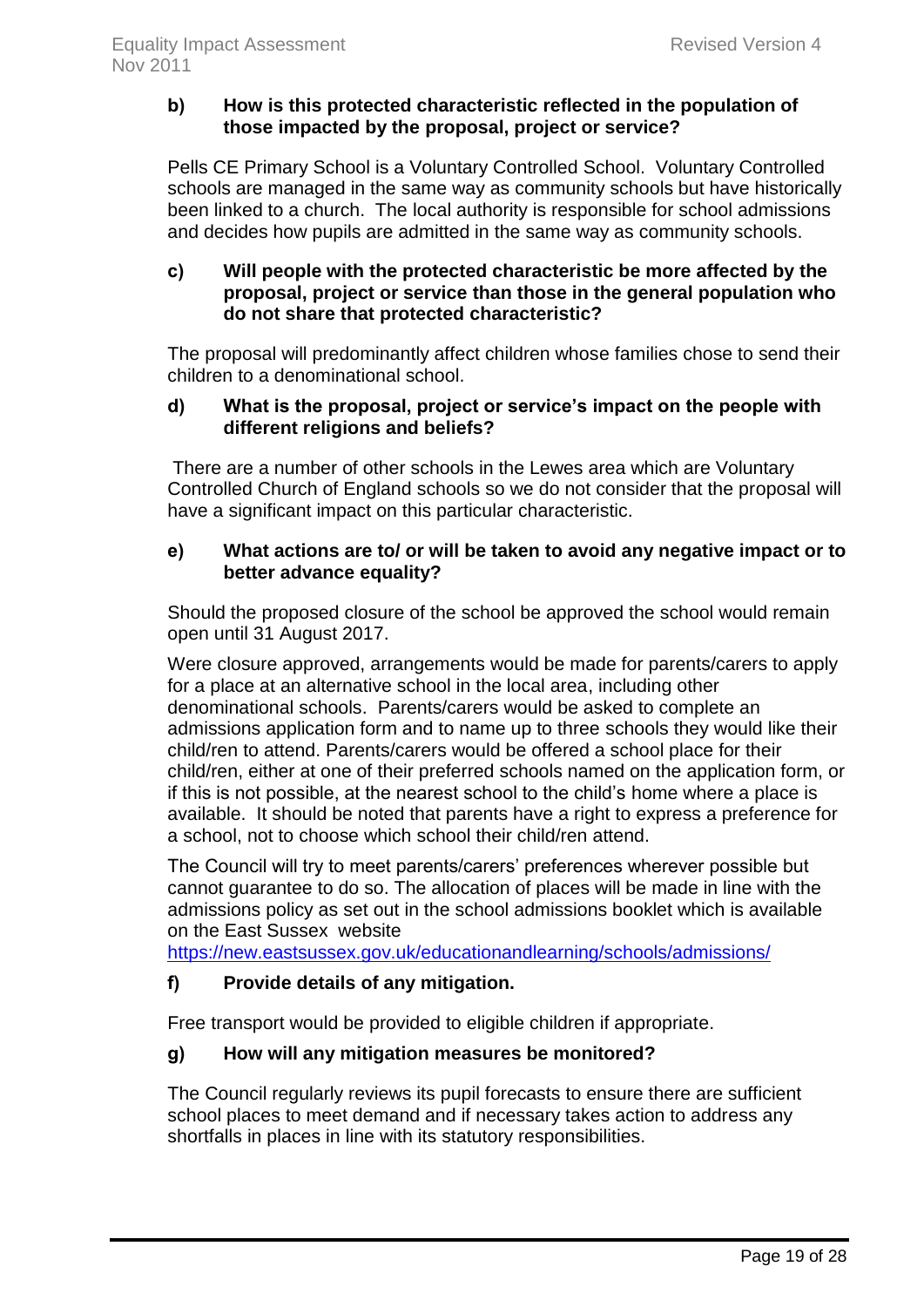**4.8 Sexual Orientation - Gay, Lesbian, Bisexual and Heterosexual: Testing of disproportionate, negative, neutral or positive impact.** 

# **a) How is this protected characteristic reflected in the County/District/Borough?**

We do not consider sexual orientation characteristics to be relevant to the proposal.

**b) How is this protected characteristic reflected in the population of those impacted by the proposal, project or service?**

N/A

**c) Will people with the protected characteristic be more affected by the proposal, project or service than those in the general population who do not share that protected characteristic?** 

N/A

**d) What is the proposal, project or service's impact on people with differing sexual orientation?** 

N/A

- **e) What actions are to/ or will be taken to avoid any negative impact or to better advance equality?**
- N/A
- **f) Provide details of the mitigation**
- N/A
- **g) How will any mitigation measures be monitored?**

N/A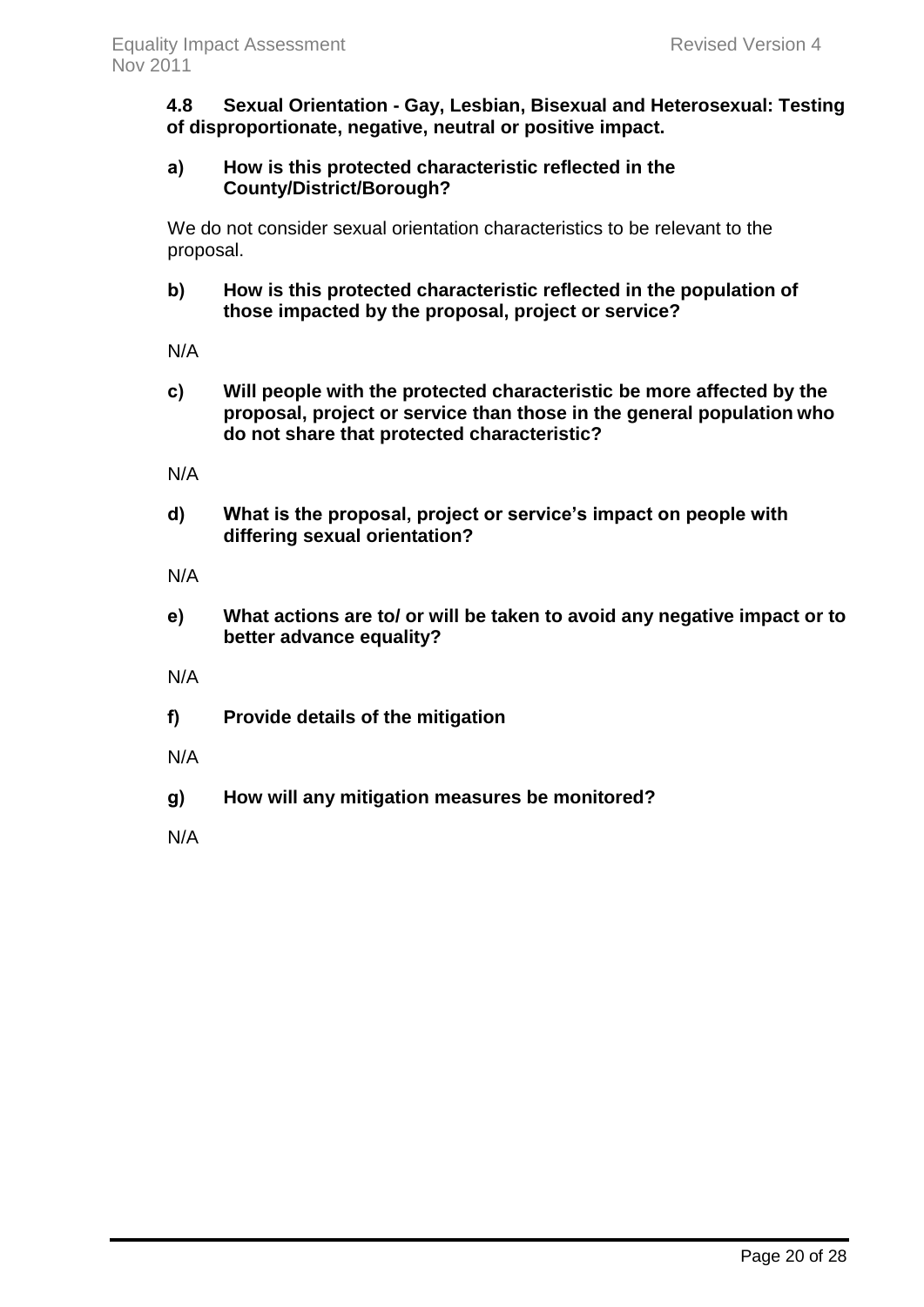# **4.9 Other: Additional groups/factors that may experience impacts - testing of disproportionate, negative, neutral or positive impact.**

# **a) How are these groups/factors reflected in the County/District/ Borough?**

As at the January 2015 School Census, **60.9%** of Pells CE Primary School pupils are Ever6FSM in comparison to **24.2%** of all pupils in East Sussex maintained schools. A pupil who is described as 'Ever6FSM' means that within the last 6 years the pupil has at some point been eligible for receiving Free School Meals (FSM).

### **b) How is this group/factor reflected in the population of those impacted by the proposal, project or service?**

The data indicates that there is a significant **overrepresentation** of Ever6FSM pupils at Pells CE Primary School.

# **c) Will people within these groups or affected by these factors be more affected by the proposal, project or service than those in the general population who are not in those groups or affected by these factors?**

Children from poorer socio economic backgrounds will be disproportionally affected.

# **d) What is the proposal, project or service's impact on the factor or identified group?**

Data on pupil outcomes show that this cohort of pupils achieve better at other schools in the town. This leads us to believe that there will be a positive impact on this proposal on the educational outcomes of this cohort.

Those with the protected characteristics may incur additional travel costs or uniform costs as a result of having to change school.

# **e) What actions are to/ or will be taken to avoid any negative impact or to better advance equality?**

Free transport would be provided to eligible children

There is no uniform grant from the Local Authority however many schools make special arrangements for pupils entitled to Free School Meals. The availability of an uniform grant at other schools will be investigated at the next review of the EqIA if it is agreed that the consultation process should continue.

# **f) Provide details of the mitigation.**

# As in e) above.

.

The Local Authority and affected schools have a duty to support appropriate transition arrangements and the Council would take all practical steps to ease the transition for pupils, most especially for vulnerable learners, including those who are EverFSM. Were Pells CE Primary School to close the Local Authority is confident that teaching staff at other schools would manage the transition of any pupils to their new school. These circumstances are not unusual in that schools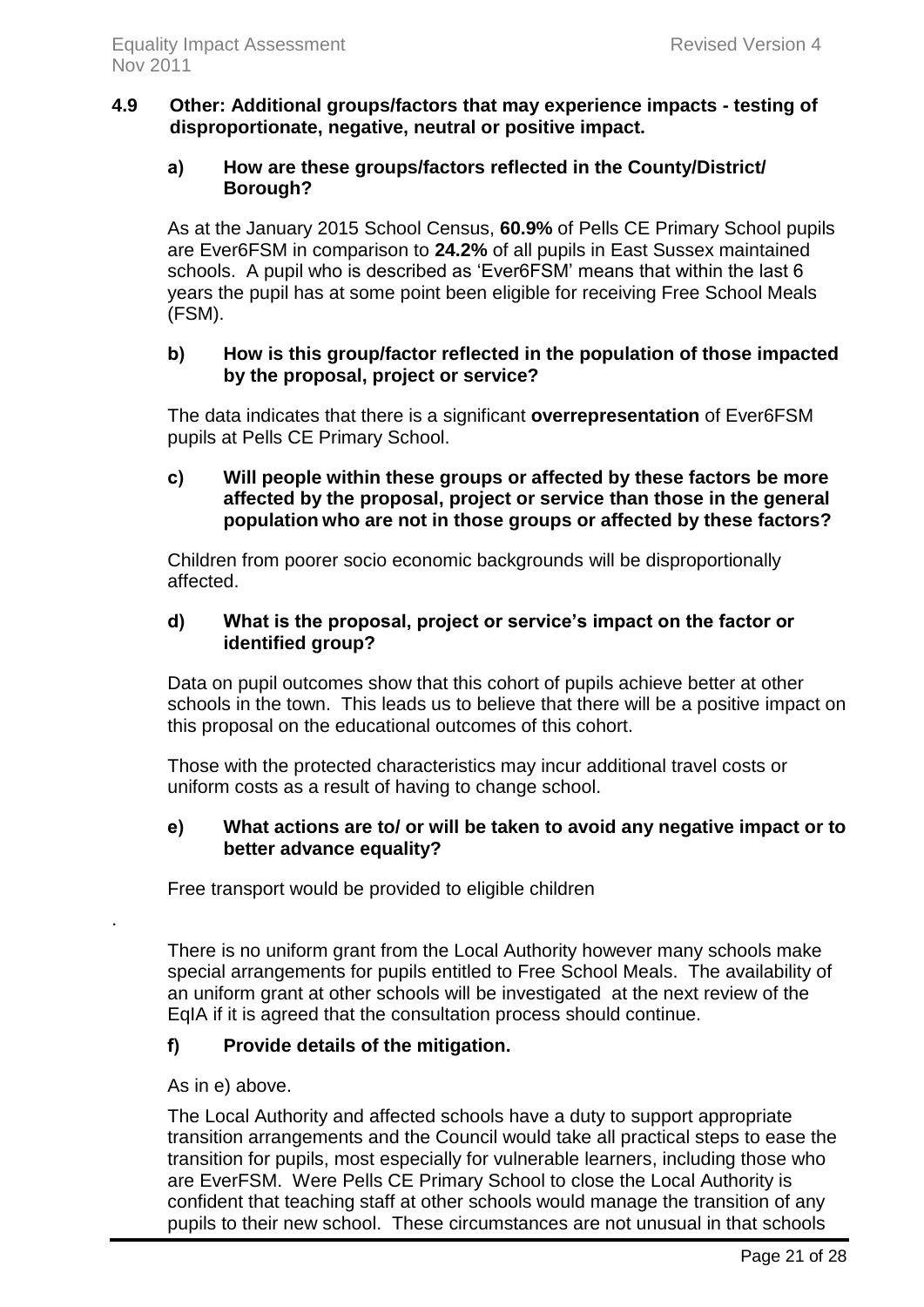regularly manage in-year admissions, though it is recognised that there will be a significant number of pupils making the transition at any one time, including a number of pupils from the EverFSM cohort. Therefore additional support will be in put in place for the transition arrangements as detailed below.

Should the proposal be implemented the Local Authority would work with pupils, their parents and the relevant schools to make appropriate transition arrangements for pupils. Relevant families would be consulted about any specific potential impacts on individuals; for instance, because of loss of support networks, and we would ensure that appropriate individual arrangements are made where this is necessary to avoid potential adverse impacts

All schools have a duty to ensure appropriate provision for pupils who are EverFSM and schools receive specific funding (the pupil premium) to support these pupils. Transfer to a larger school could potentially provide more flexibility of resource to support pupil's needs. Outcomes for EverFSM pupils are good at other schools.

# **g) How will any mitigation measures be monitored?**

The local authority will closely monitor the transition of the pupils to their new schools through regular monitoring arrangements already in place.

All schools have to report on the outcomes of all pupils, including those who are EverFSM. The local authority will continue to monitor the outcomes at all schools for these pupils.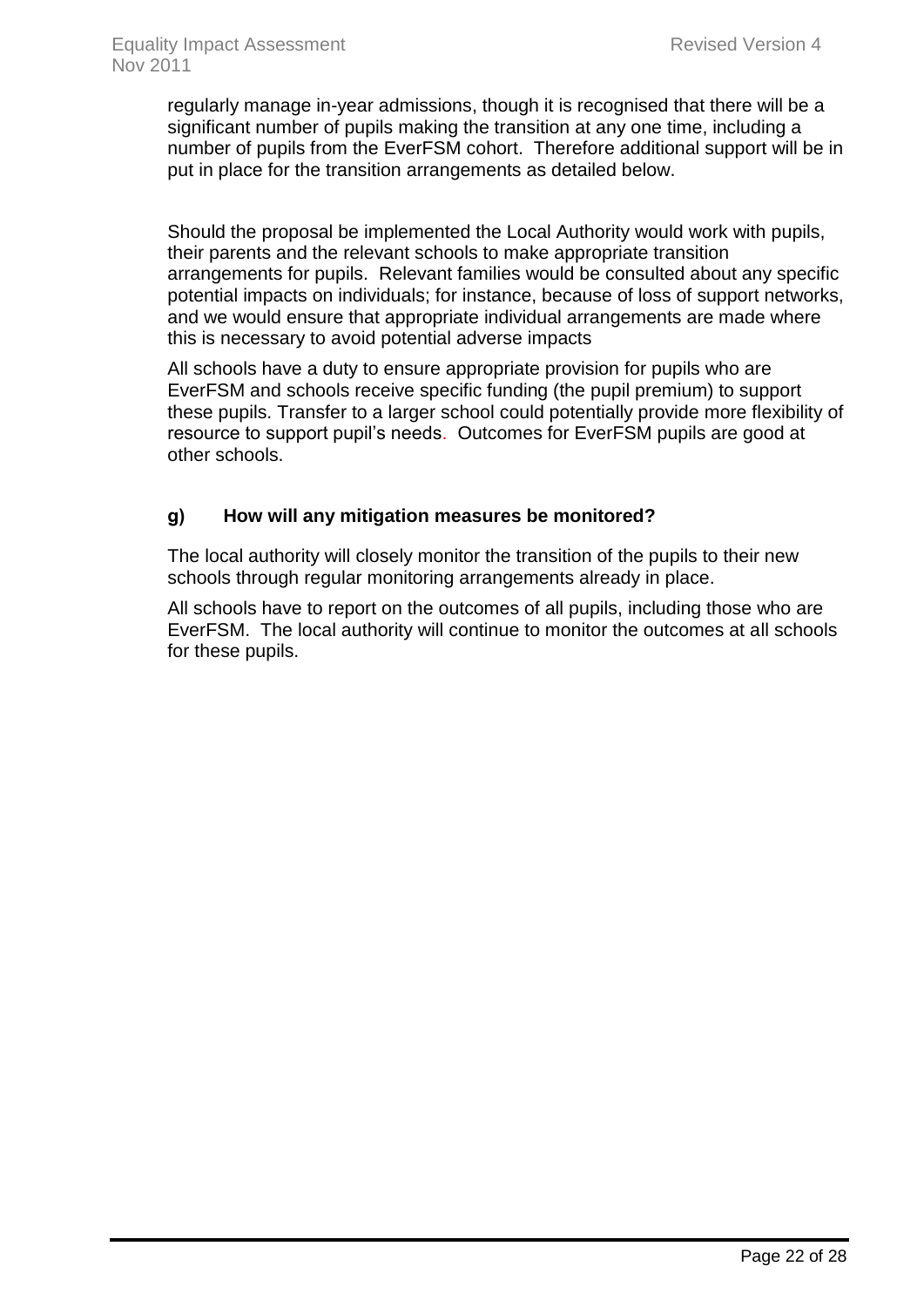**4.10 Human rights -** Human rights place all public authorities – under an obligation to treat you with fairness, equality, dignity, respect and autonomy. **Please look at the table below to consider if your proposal, project or service may potentially interfere with a human right.** 

| <b>Articles</b>  |                                                                                                                              |
|------------------|------------------------------------------------------------------------------------------------------------------------------|
| A <sub>2</sub>   | Right to life (e.g. pain relief, suicide prevention)                                                                         |
| A3               | Prohibition of torture, inhuman or degrading treatment (service<br>users unable to consent, dignity of living circumstances) |
| A <sub>4</sub>   | Prohibition of slavery and forced labour (e.g. safeguarding<br>vulnerable adults)                                            |
| A <sub>5</sub>   | <b>Right to liberty and security (financial abuse)</b>                                                                       |
| A6 &7            | Rights to a fair trial; and no punishment without law (e.g. staff<br>tribunals)                                              |
| A <sub>8</sub>   | Right to respect for private and family life, home and<br>correspondence (e.g. confidentiality, access to family)            |
| A9               | Freedom of thought, conscience and religion (e.g. sacred space,<br>culturally appropriate approaches)                        |
| A10              | Freedom of expression (whistle-blowing policies)                                                                             |
| A11              | Freedom of assembly and association (e.g. recognition of trade<br>unions)                                                    |
| A12              | Right to marry and found a family (e.g. fertility, pregnancy)                                                                |
| <b>Protocols</b> |                                                                                                                              |
| <b>P1.A1</b>     | Protection of property (service users property/belongings)                                                                   |
| <b>P1.A2</b>     | Right to education (e.g. access to learning, accessible information)                                                         |
| <b>P1.A3</b>     | <b>Right to free elections (Elected Members)</b>                                                                             |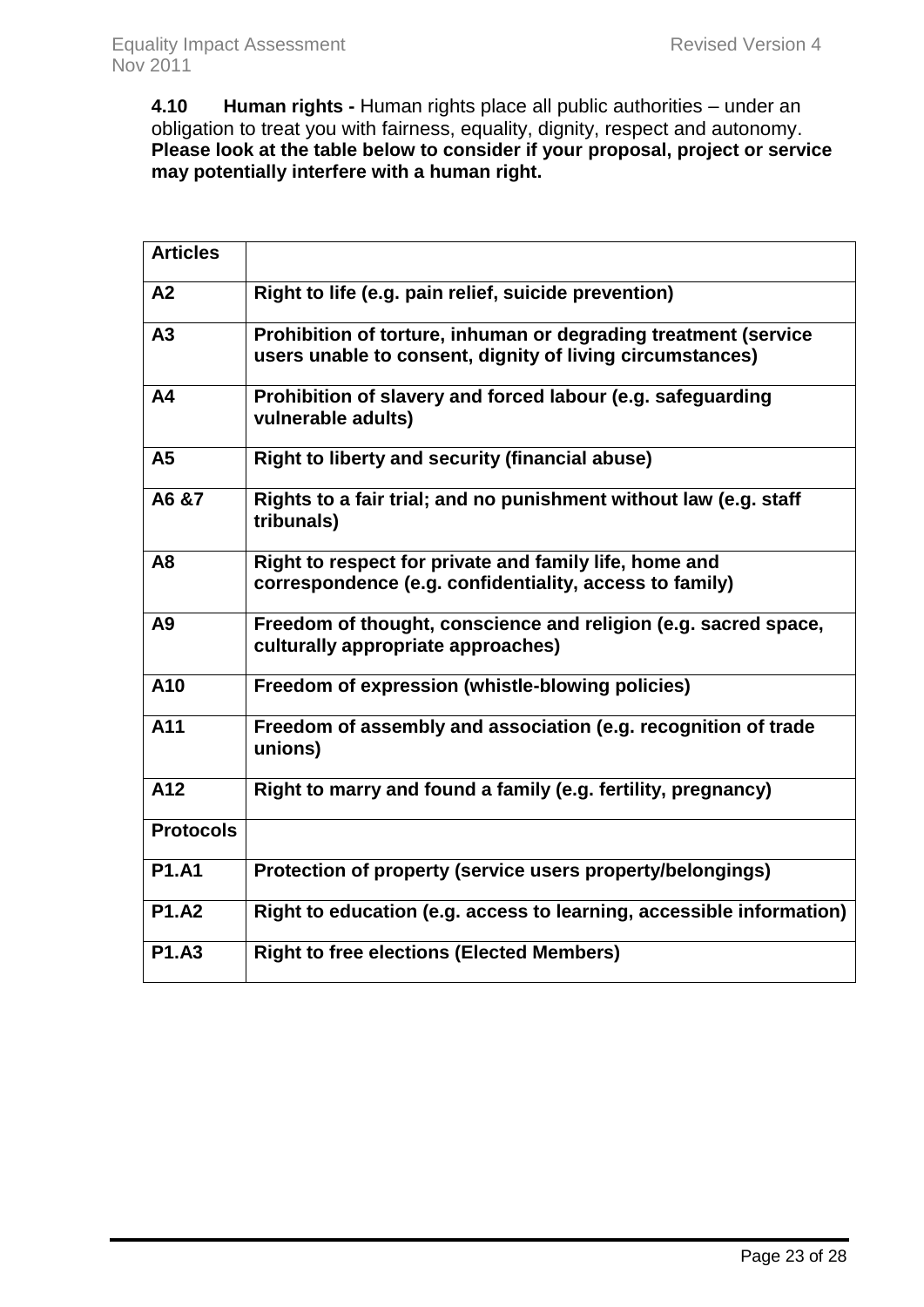# Equality Impact Assessment

# <span id="page-24-0"></span>**Part 5 – Conclusions and recommendations for decision makers**

- **5.1 Summarise how this proposal/policy/strategy will show due regard for the three aims of the general duty across all the protected characteristics and ESCC additional groups.**
	- Eliminate unlawful discrimination, harassment and victimisation and other conduct prohibited by the Equality Act 2010;
	- Advance equality of opportunity between people from different groups
	- Foster good relations between people from different groups
- **5.2 Impact assessment outcome** Based on the analysis of the impact in part four mark below ('X') with a summary of your recommendation.

| X                | <b>Outcome of impact assessment</b>                                                                                                                                                                                                                                                                                                                                                                                                                                                                                                  | Please explain your answer fully.                                                                                                                                                                                                                                                                                                                                                                                                                                                                                                                                                                                                                                                           |
|------------------|--------------------------------------------------------------------------------------------------------------------------------------------------------------------------------------------------------------------------------------------------------------------------------------------------------------------------------------------------------------------------------------------------------------------------------------------------------------------------------------------------------------------------------------|---------------------------------------------------------------------------------------------------------------------------------------------------------------------------------------------------------------------------------------------------------------------------------------------------------------------------------------------------------------------------------------------------------------------------------------------------------------------------------------------------------------------------------------------------------------------------------------------------------------------------------------------------------------------------------------------|
|                  | A No major change - Your analysis<br>demonstrates that the policy/strategy is robust<br>and the evidence shows no potential for<br>discrimination and that you have taken all<br>appropriate opportunities to advance equality<br>and foster good relations between groups.                                                                                                                                                                                                                                                          | The proposed closure of the school<br>is appropriate on the basis of<br>concerns over the long term<br>sustainability of the school, in terms<br>of its capacity to sustain<br>improvements in standards in the                                                                                                                                                                                                                                                                                                                                                                                                                                                                             |
| $\boldsymbol{X}$ | <b>B Adjust the policy/strategy</b> - This involves<br>taking steps to remove barriers or to better<br>advance equality. It can mean introducing<br>measures to mitigate the potential effect.                                                                                                                                                                                                                                                                                                                                       | context of declining popularity and<br>financial viability. The proposed<br>closure will have a positive impact<br>on the educational outcomes of all<br>children including those pupils with                                                                                                                                                                                                                                                                                                                                                                                                                                                                                               |
|                  | C Continue the policy/strategy - This means<br>adopting your proposals, despite any adverse<br>effect or missed opportunities to advance<br>equality, provided you have satisfied yourself<br>that it does not unlawfully discriminate<br>D Stop and remove the policy/strategy $-$ If<br>there are adverse effects that are not justified<br>and cannot be mitigated, you will want to<br>consider stopping the policy/strategy altogether.<br>If a policy/strategy shows unlawful discrimination<br>it must be removed or changed. | SEN and in the Ever6FSM cohort.<br>All children displaced by the closure<br>of Pells CE Primary School will be<br>accommodated at other schools<br>without the immediate need to<br>provide additional places.<br>Any potential negative impact on<br>children, including those with SEN<br>and those who are Ever6FSM, who<br>are significantly over represented in<br>the cohort, as a result of having to<br>transfer to another school will be<br>mitigated by putting in place<br>effective transition support for<br>pupils.<br>Children who start at a similar level<br>in other schools make better<br>progress. The Local Authority has a<br>responsibility to ensure that we have |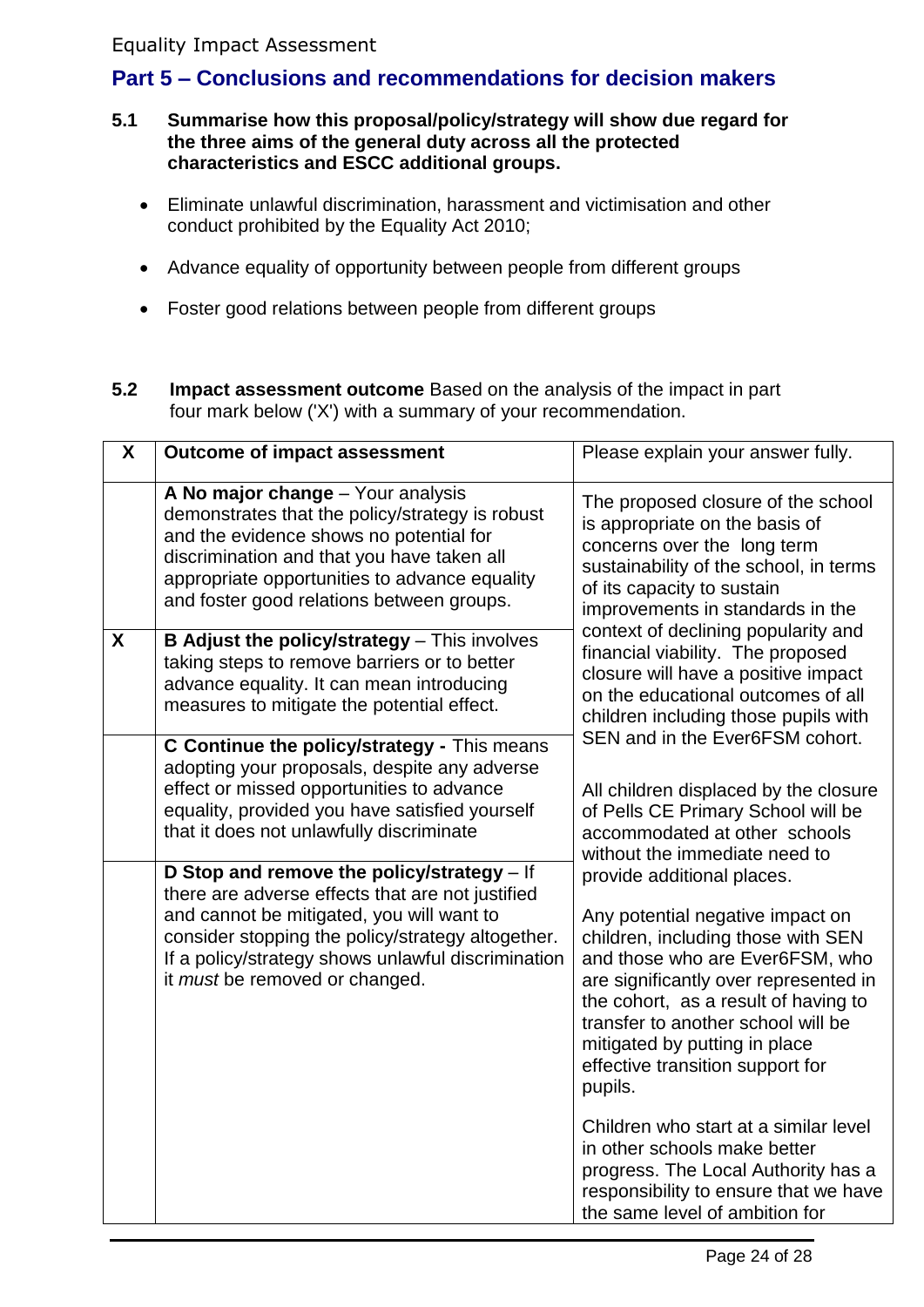#### **5.3 What equality monitoring, evaluation, review systems have been set up to carry out regular checks on the effects of the proposal, project or service?**

*(Give details)*

The local authority has a clear schedule for regular monitoring of schools, and the outcomes achieved by all pupils, including outcomes for those with SEN and EverFSM.

### **5.6 When will the amended proposal, proposal, project or service be reviewed?**

In October 2016 following the publication of statutory notices.

| Date completed: | <b>June 2016</b> | <b>Signed by</b><br>(person completing) | <b>Gary Langford</b>     |
|-----------------|------------------|-----------------------------------------|--------------------------|
|                 |                  | Role of person<br>completing            | <b>Gary Langford</b>     |
| Date:           | <b>June 2016</b> | <b>Signed by</b><br>(Manager)           | <b>Jessica Stubbings</b> |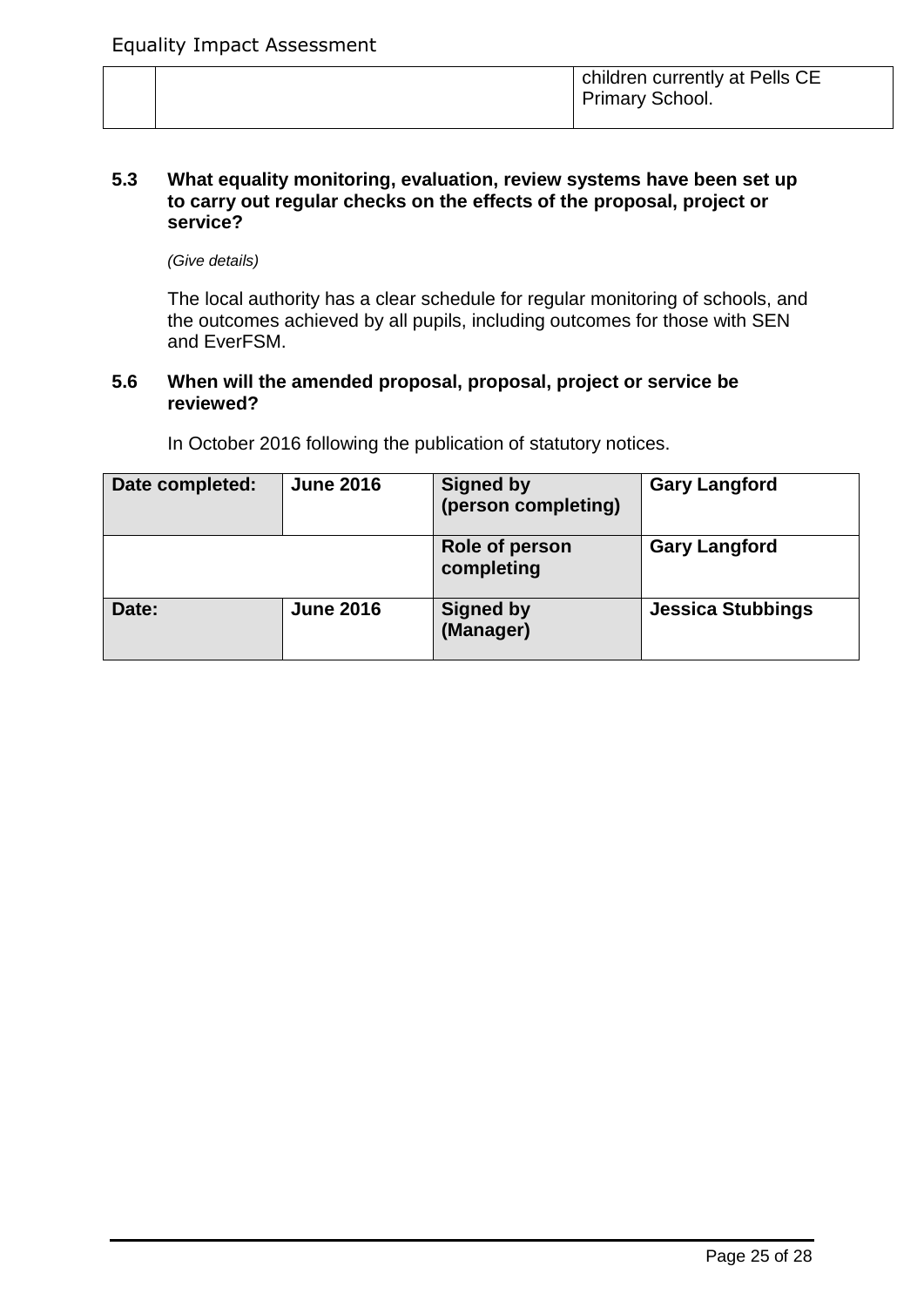# **Part 6 – Equality impact assessment action plan**

If this will be filled in at a later date when proposals have been decided please tick here and fill in the summary report.



The table below should be completed using the information from the equality impact assessment to produce an action plan for the implementation of the proposals to:

- 1. Lower the negative impact, and/or
- 2. Ensure that the negative impact is legal under anti-discriminatory law, and/or
- 3. Provide an opportunity to promote equality, equal opportunity and improve relations within equality target groups, i.e. increase the positive impact
- **4. If no actions fill in separate summary sheet.**

#### <span id="page-26-0"></span>**Please ensure that you update your service/business plan within the equality objectives/targets and actions identified below:**

| Area for<br>improvement | <b>Changes proposed</b> | <b>Lead Manager</b> | <b>Timescale</b> | <b>Resource</b><br>implications | <b>Where</b><br>incorporated/flagged?<br>(e.g. business<br>plan/strategic<br>plan/steering group/DMT) |
|-------------------------|-------------------------|---------------------|------------------|---------------------------------|-------------------------------------------------------------------------------------------------------|
|                         |                         |                     |                  |                                 |                                                                                                       |
|                         |                         |                     |                  |                                 |                                                                                                       |
|                         |                         |                     |                  |                                 |                                                                                                       |
|                         |                         |                     |                  |                                 |                                                                                                       |
|                         |                         |                     |                  |                                 |                                                                                                       |